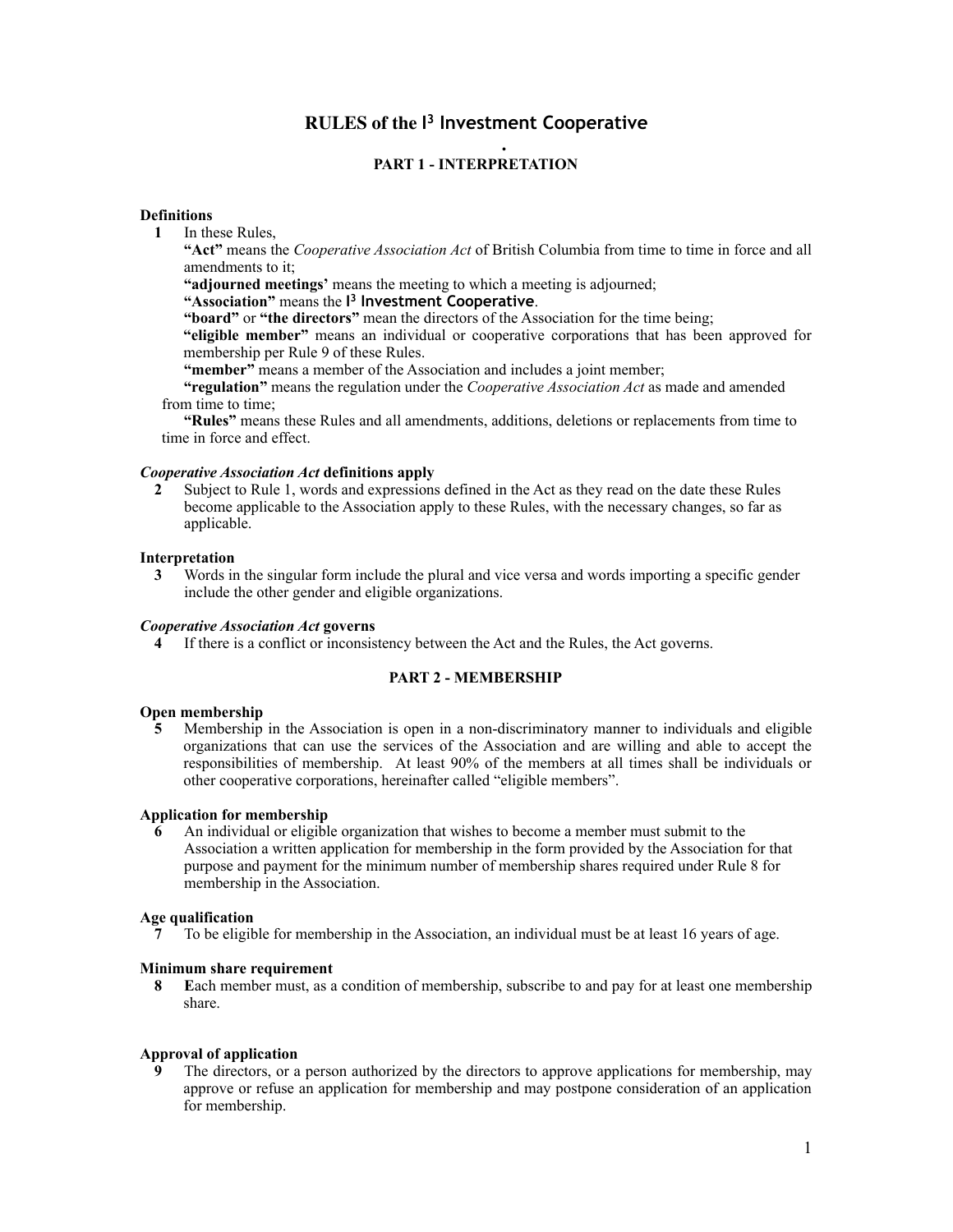## **Effective date of membership**

 **10** Membership is effective on the day that the application for membership is approved under Rule 9.

#### **Withdrawal from membership**

- **11** A member may withdraw from membership in the Association by
	- a) giving written notice to the directors of the member's intention to withdraw, and
	- b) surrendering any share certificates in respect of membership shares and, if applicable, investment shares.

## **Effective date of withdrawal**

 **12** The membership of a member ceases on the date the member has complied with the requirements of Rule 11.

## **Notice of death or bankruptcy of individual member**

 **13** Subject to Rule 23 (2), notice to the Association of the death or bankruptcy of an individual member has the same effect as a notice of intention to withdraw, and Rules 11, 12, 17 and 47 apply with the necessary changes, so far as applicable.

# **Notice of bankruptcy, liquidation or dissolution of eligible organization member**

 **14** Notice to the Association of the bankruptcy, liquidation or dissolution of a member that is an eligible organization has the same effect as a notice of intention to withdraw, and Rules 11, 12, 17 and 47 apply with the necessary changes, so far as applicable.

## **Grounds for termination of membership**

- **15** The Association may terminate the membership of a member in accordance with the Act if
	- a) the member has engaged in conduct detrimental to the Association,
	- b) the member has not paid money due by the member to the Association within a reasonable time after receiving written notice to do so from the Association,
	- c) in the opinion of the directors, based on reasonable grounds, the member
		- i) has breached a material condition of an agreement with the association, and
		- ii) has not rectified the breach within a reasonable time after receiving written notice to do so from the Association.

#### **Appeal of termination of membership**

**16** The right of appeal of a person whose membership in the Association is terminated for a reason set out in Rule 15 is governed by the Act.

## **Effect of termination, withdrawal or other cessation of membership**

- **17** (1) Subject to Part 4 of these Rules, when a member withdraws from membership or a membership is terminated or ceases for any reason, all rights and privileges attached to membership cease except the right to require the Association to redeem, in accordance with Rule 44 and with Rule 45 or 46, whichever is applicable, the member's membership shares and, if applicable, investment shares.
	- 2) The cessation of membership does not release the former member from any debt or obligation owed to the Association unless the instrument of debt or obligation states otherwise.

## **PART 3 - JOINT MEMBERSHIP**

## **Joint membership**

 **18** Two or more individuals or eligible organizations may apply in accordance with Rule 6 to be joint members and, if the application is approved under Rule  $\overline{9}$ , the joint members hold the membership shares and any investment shares purchased in respect of the joint membership in joint tenancy.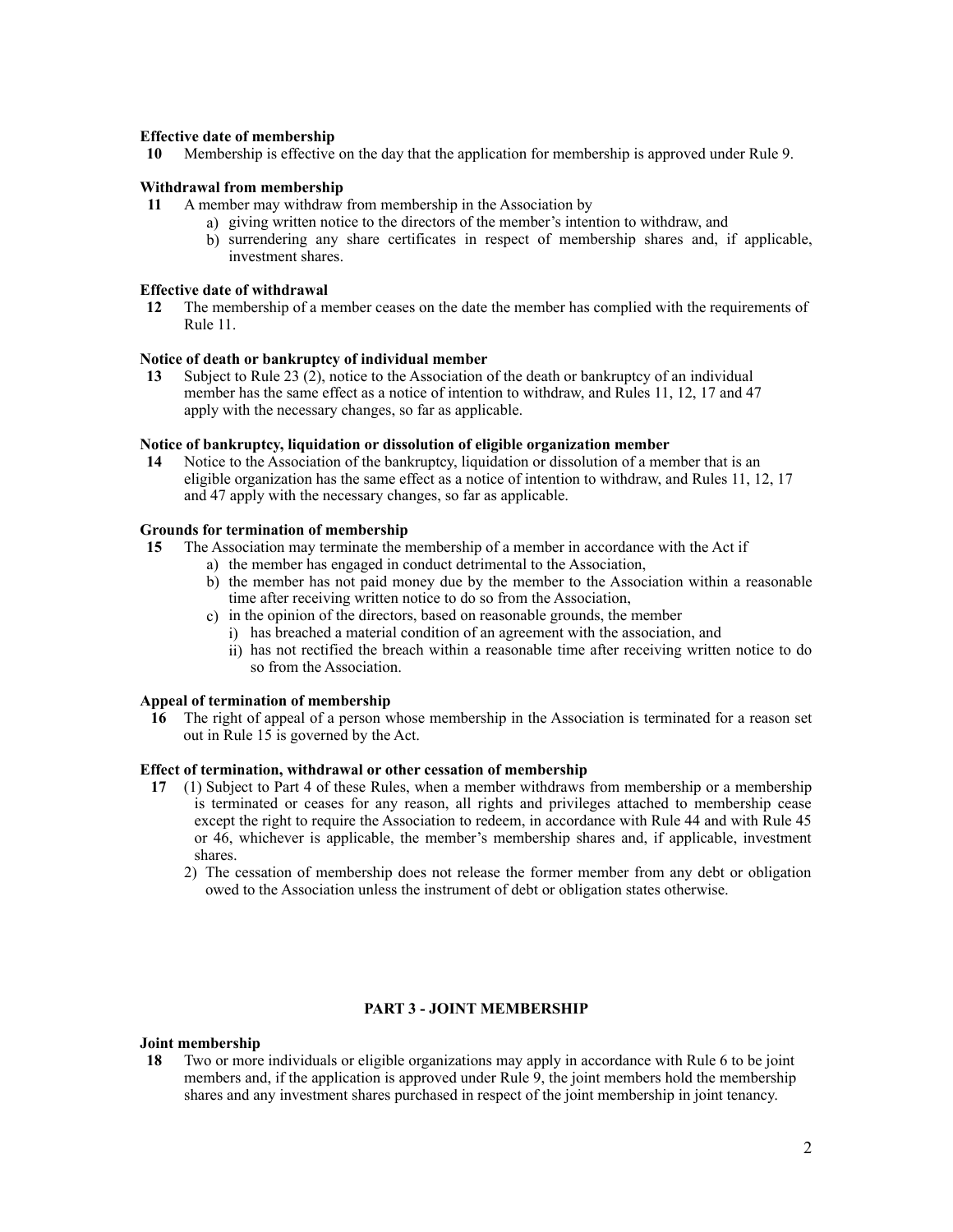## **Voting rights of joint members**

- **19** (1) The voting rights of joint members are governed by the Act.
	- 2) The signature on a written resolution of any one of the joint members of a membership is sufficient signature for all of the joint members of that membership.

## **Business done by joint member**

 **20** Business done by one joint member is deemed to be business transacted by the joint members of the membership.

## **Joint members - liability and payments**

 **21** The liability of joint members for amounts due to the Association in respect of the joint membership and the payment of amounts due to joint members from the Association in respect of the joint membership are governed by the Act.

## **Withdrawal of joint membership**

- **22** (1) Joint members may withdraw from membership by complying with Rule 11.
	- 2) The written notice required by Rule 11 (a) must be signed by all joint members.

## **Death of a joint member**

- **23** (1) On receipt of proof satisfactory to it of the death of one joint member, the Association may treat the surviving joint members as the owners of the membership and investment shares, if any, held by the joint members.
	- 2) The death of one joint member does not have the same effect as a notice of withdrawal under Rule 11.

## **Entitlement of joint members to act as directors**

- **24** Only one joint member of a membership is entitled to be a director of the Association at any one time unless that joint member or another of the joint members
	- a) is a member in his or her own right, or
	- b) is authorized to represent a member that is an eligible organization.

## **PART 4 - SHARE STRUCTURE**

## **Authorized share structure**

 **25** The authorized share structure of the Association is set out in the memorandum.

#### **Investment shares**

 **26** (1)The Association may issue to members or non-members of the association the classes of investment shares set out in Column 1, below, with the special rights and restrictions set out opposite in Column 2.

 **(**2) Ownership of investment shares of any class is not a requirement of membership.

**Class of Investment Share Terms of investment shares**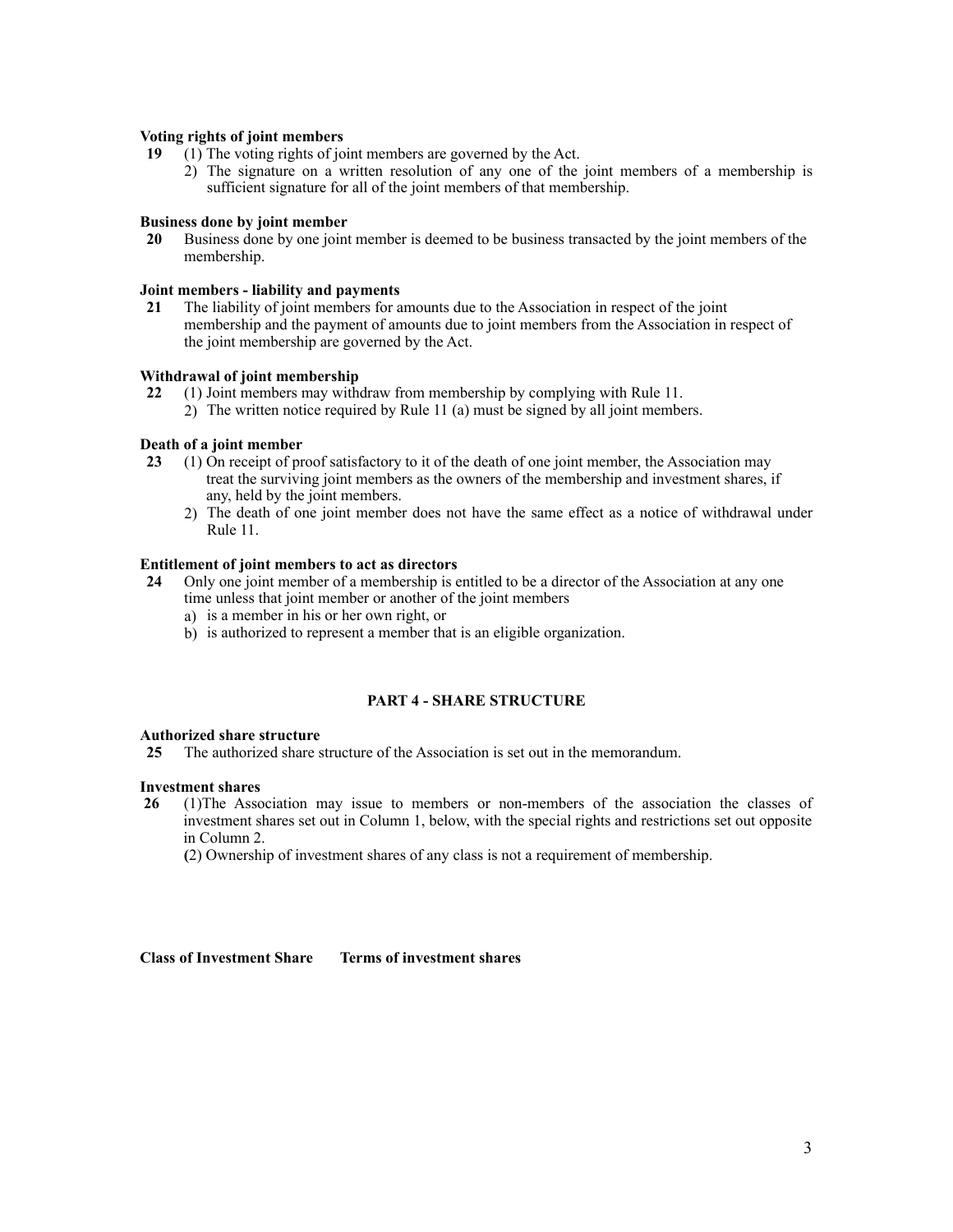| Class A Investment Shares: | $\bullet$<br>Par Value: \$100<br>$\bullet$<br>May be held by members or non-members, and may be held jointly;<br>$\bullet$<br>At the request of the shareholder, shall be applied to a specific project<br>in which the association invests.<br>Each year, a portion of the earnings of the Association generated from<br>each project in which specified investments have been made shall be<br>set aside as a return on the class A investment shares, and distributed<br>on a pro rata basis to the holders of shares that were designated for<br>investment in those projects. The amount and distribution shall be<br>determined by the directors from time to time. Return on class A<br>investment shares shall be declared and paid before any return on<br>Class B Investment shares, return on membership shares, or patronage<br>rebates are paid to members;<br>$\bullet$<br>With the consent of the directors, may be transferred to eligible<br>persons, or to trusts governed by registered retirement savings plans,<br>registered retirement income funds, registered education savings plans<br>or TFSAs, the annuitants, holders or subscribers under which are<br>eligible persons.<br>$\bullet$<br>Are redeemable at their par value after 5 years, on approval of the<br>Directors.<br>$\bullet$<br>Upon dissolution, will be redeemed prior to membership shares and<br>Class C Investment Shares, and on a pro rata basis with Class B<br><b>Investment Shares.</b> |
|----------------------------|---------------------------------------------------------------------------------------------------------------------------------------------------------------------------------------------------------------------------------------------------------------------------------------------------------------------------------------------------------------------------------------------------------------------------------------------------------------------------------------------------------------------------------------------------------------------------------------------------------------------------------------------------------------------------------------------------------------------------------------------------------------------------------------------------------------------------------------------------------------------------------------------------------------------------------------------------------------------------------------------------------------------------------------------------------------------------------------------------------------------------------------------------------------------------------------------------------------------------------------------------------------------------------------------------------------------------------------------------------------------------------------------------------------------------------------------------------------------------------------------|
| Class B Investment Shares: | $\bullet$<br>Par Value: \$1000<br>$\bullet$<br>May be held by members or non-members, and may be held jointly;<br>$\bullet$<br>Each year, a portion of the earnings of the Association shall be set<br>aside as a return on the class B investment shares, and distributed on a<br>pro rata basis to the holders of shares that were not designated for<br>investment in specific projects. The amount and distribution shall be<br>determined by the directors from time to time. Return on class B<br>investment shares shall be declared and paid before any return on<br>Class C Investment shares, return on membership shares, or patronage<br>rebates are paid to members;<br>$\bullet$<br>With the consent of the directors, may be transferred to eligible<br>persons, or to trusts governed by registered retirement savings plans,<br>registered retirement income funds, registered education savings plans<br>or TFSAs, the annuitants, holders or subscribers under which are<br>eligible persons.<br>Are redeemable at their par value after 5 years, on approval of the<br>Directors.<br>Upon dissolution, will be redeemed prior to membership shares and<br>Class C Investment Shares, and on a pro rata basis with Class A<br><b>Investment Shares.</b>                                                                                                                                                                                                                  |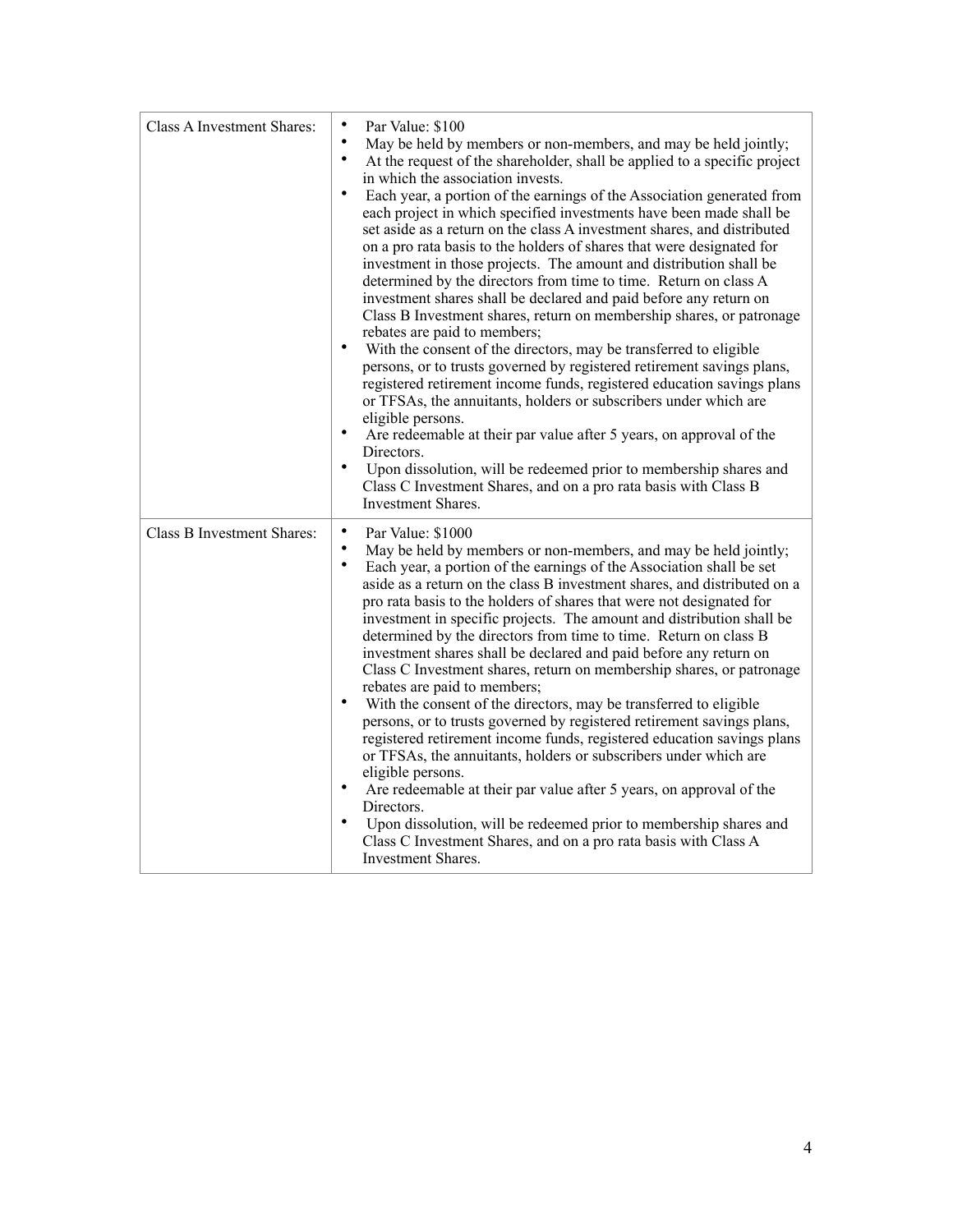| Class C Investment Shares: | No par value<br>May be held by members or non-members, and may be held jointly;<br>Shall be applied to a specific project, designated by the shareholder, in<br>which the association invests.<br>With the consent of the directors, may be transferred to eligible<br>members as defined in Rule 5, or to trusts governed by registered<br>retirement savings plans, registered retirement income funds or<br>registered education savings plans or TFSAs, the annuitants, holders<br>or subscribers under which are eligible members.<br>Are redeemable after 5 years on approval of the Directors.<br>Redemption value shall be determined by the directors, and will<br>reflect the incremental value of the share that is attributable to the<br>success and growth of the project in which the proceeds of the sale of<br>the share were invested. |
|----------------------------|----------------------------------------------------------------------------------------------------------------------------------------------------------------------------------------------------------------------------------------------------------------------------------------------------------------------------------------------------------------------------------------------------------------------------------------------------------------------------------------------------------------------------------------------------------------------------------------------------------------------------------------------------------------------------------------------------------------------------------------------------------------------------------------------------------------------------------------------------------|
|                            | Upon dissolution, will be redeemed prior to membership shares and<br>after redemption of Class A Investment Shares and Class B<br>Investment Shares.                                                                                                                                                                                                                                                                                                                                                                                                                                                                                                                                                                                                                                                                                                     |

### **90% of shares to be held by members**

**27** At all times, at least 90% of the shares of all classes shall be owned by eligible members or by trusts governed by registered retirement savings plans, registered retirement income funds or registered education savings plans or TFSAs, the annuitants, holders or subscribers under which are such Eligible Members.

## **PART 5 - PAYMENT FOR SHARES**

#### **Payment for shares**

 **28** The Association must not issue or allot membership or investment shares unless the shares are paid for in full in accordance with the Act.

#### **PART 6 - SHARE CERTIFICATES**

#### **Entitlement to share certificate**

- **29** (1) The Association shall issue certificates in respect of membership shares and investment shares in accordance with the Act.
	- 2) The Association is not required to issue more than one certificate in respect of a membership share or investment share held by joint members, and delivery of a share certificate to one joint member is sufficient delivery to all.
- **30** Every share certificate issued by the Association must comply with the Act and be in a form approved by the directors.

#### **Manual signing of share certificates**

 **31** Each share certificate issued by the Association must be signed manually by at least one director or officer of the Association.

#### **Lost or destroyed certificates**

- **32** If a share certificate is lost, stolen or destroyed, the Association must issue to the member entitled to the lost, stolen or destroyed certificate a new share certificate as a replacement if
	- a) the Association has no notice that the lost, stolen or destroyed certificate has been acquired by a purchaser for value who entered into the transaction honestly and without notice of any adverse claim, including a claim that a transfer was or would be wrongful,
	- b) the directors are satisfied that the certificate is lost, stolen or destroyed,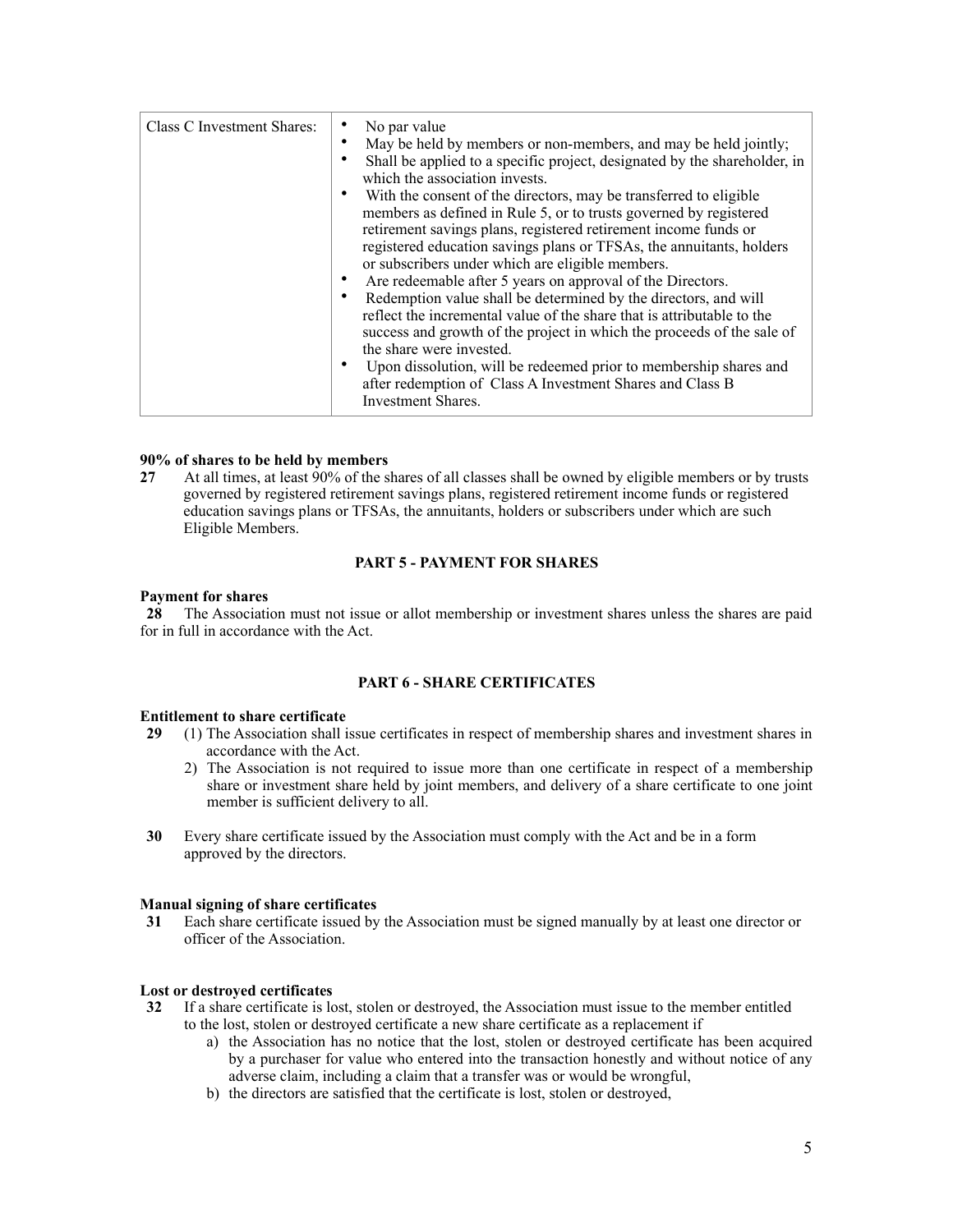- c) the Association receives payment of the reasonable fee, if any, required by the directors for the issue of a replacement certificate, and
- d) the Association receives the indemnity, if any, the directors consider appropriate.

## **PART 7 - TRANSFER OF SHARES**

## **Requirements of instrument of transfer**

- **33** (1) An instrument of transfer of any shares in the Association must
	- a) be in writing,
	- b) specify the number and class of shares being transferred, and
	- c) be executed and dated both by the transferor and transferee, or an attorney authorized in writing by the transferor or transferee, as applicable, or if the transferor or transferee is an eligible organization, by a duly authorized director, officer of attorney of the organization.
	- 2) The transferor remains the holder of the shares until the name of the transferee is entered in the register of members or the register of investment shareholders.

#### **Form of transfer**

 **34** Shares in the Association may be transferred in the following form, or in another usual or common form approved by the directors:

I, …………….. *[transferor]*, of …………. *[address of transferor]* in consideration of the sum of \$…… paid to me by …………… *[transferee]*, of ……………. *[address of transferee]*, do

transfer to the transferee \$…… *[number and class]* shares in the **I <sup>3</sup> Investment** 

**Cooperative**, for which certificates are attached, to be held the transferee or his or her personal representatives and assignees, subject to the conditions on which I held the same at the time of the execution; and I, the transferee, agree to take the shares subject to those conditions.

Signed on …………………………………………………. (month, day, year). (Signature of transferor) …………………………………………………… (Signature of transferee) …………………………………………………… (Signature of witness) ………………………………………………………

#### **Effective date of transfer of shares**

- **35** A transfer of shares does not take effect until
	- a) any lien of the Association on the shares has been satisfied,
	- b) the transfer has been authorized by the directors, and
	- c) the name of the transferee is entered in the register of members or the register of investment shareholders.

#### **Registering a transfer**

- **36** The directors must immediately enter the name of the transferee in the register of members or the register of investment shareholders when, with respect to the transfer of a share,
	- a) the requirements set out in Rule 35 (a) and (b) have been met,
	- b) a duly executed instrument of transfer with the certificate issued in respect of the share attached has been delivered to the Association, and
	- c) that certificate has been cancelled.

#### **Effect of lien on transfer or assignment of shares**

 **37** The Association may refuse to register a transfer or acknowledge an assignment of membership shares, investment shares, dividends or interest affected by a lien established by the Act.

## **PART 8 - TRANSMISSION OF SHARES**

**Procedure on death of a member**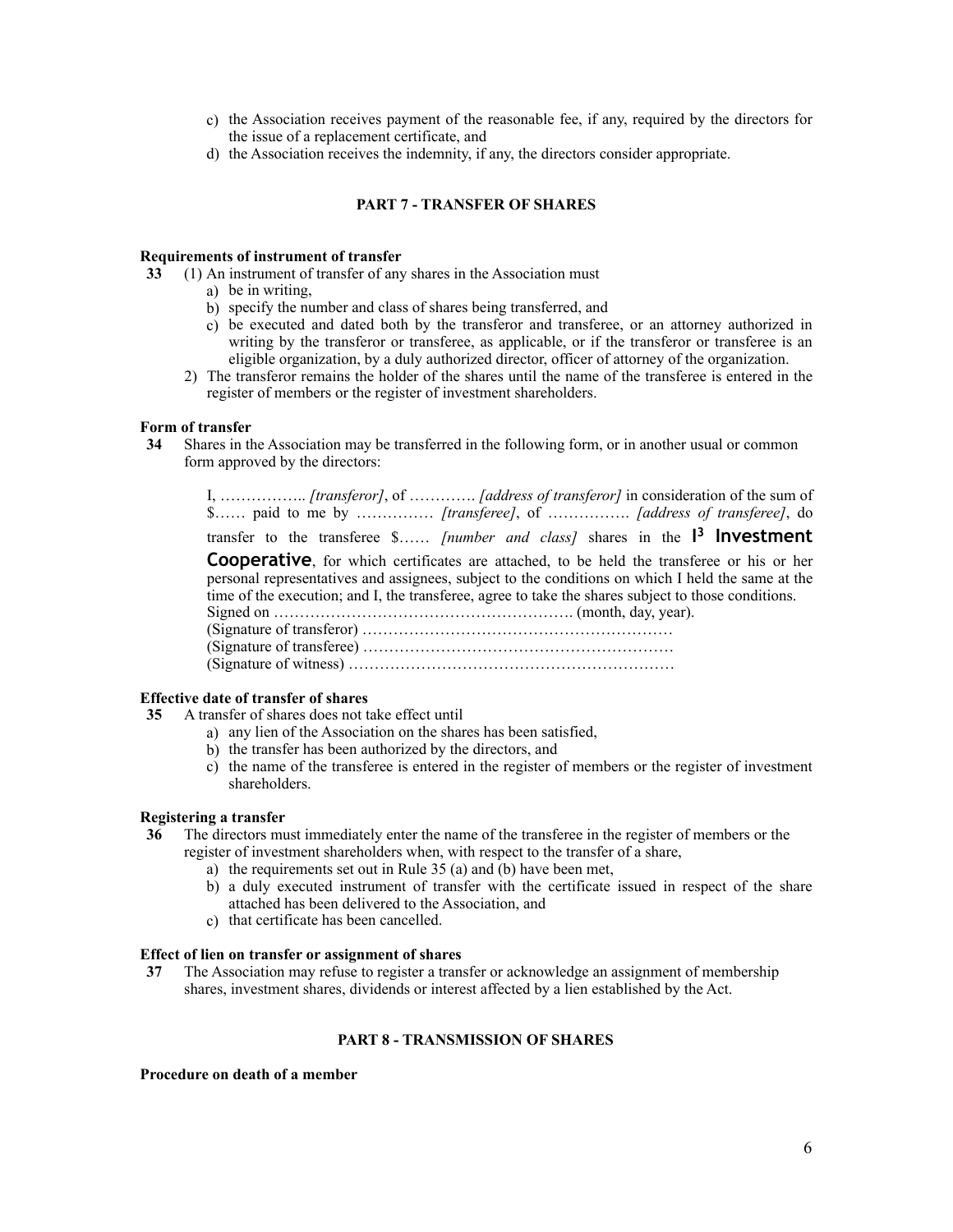**38** The person entitled to the membership or investment shares of a deceased member may, on providing proof satisfactory to the directors of the death of the member and the person's entitlement,

- a) if the person is not a member, apply under Part 2 for membership in the Association,
- b) if the person is a member, request that the directors register the membership and investment shares in the member's name, or
- c) apply to the directors to redeem the shares.

## **Registration of share prohibited if person entitled is not a member**

- **39** The Association must not register a membership share or, if applicable, investment share in the name of the person entitled to a deceased member's shares unless
	- a) that person is a member, and
	- b) the transfer has been authorized by the directors.

#### **Redemption of shares**

 **40** If the person entitled to the membership share or investment share of a deceased member does not qualify for membership under Part 2 or the directors do not authorize the transfer of shares to that person, the Association must, subject to the Act, redeem those shares by paying to that person, within 6 months of the date on which the person provided the Association with proof of his or her entitlement, the amount paid up on the shares.

# **PART 9 - REDEMPTION OF SHARES**

## **Association authorized to purchase and redeem its shares**

 **41** Subject to the Act, these Rules and the special rights and restrictions attached to any class of shares, the Association may, by a resolution of the directors, redeem any of its shares at the price and on the terms specified by the resolution.

#### **Redemption of shares to be made on a pro rata basis**

 **42** If the Association proposes, at its option, to redeem some but not all of the shares of any class of shares, it must make its offer on a pro rata basis to every shareholder who holds shares of that class.

## **Sale and voting of redeemed shares**

 **43** Subject to the Act, the Association may sell any share redeemed by it, but, while the Association retains the share, the Association must not exercise any vote, or pay or make any dividend or other distribution, in respect of that share.

## **Redemption of Membership Shares Limited**

**44** No more than ten per cent (10%) of the number of membership shares issued and outstanding at the beginning of any fiscal year shall be redeemed in that fiscal year.

## **Redemption of shares on withdrawal of membership**

 **45** Subject to the Act, these Rules, and the special rights and restrictions attached to any class of shares, if a member withdraws from membership, the period within which the Association must redeem the membership shares of the former member and any investment shares held by the former member that may be held by members only, is 4 months from the effective date of the withdrawal.

## **Redemption of shares on termination of membership**

 **46** Notwithstanding Rule 45, if the Association terminates the membership of a member under Rule 15, the Association must redeem the membership shares of the former member and any investment shares held by the former member that may be held by members only, in accordance with the Act.

#### **Amount paid on redemption**

 **47** A member is entitled to the par value of a membership share on redemption by the Association under this Part.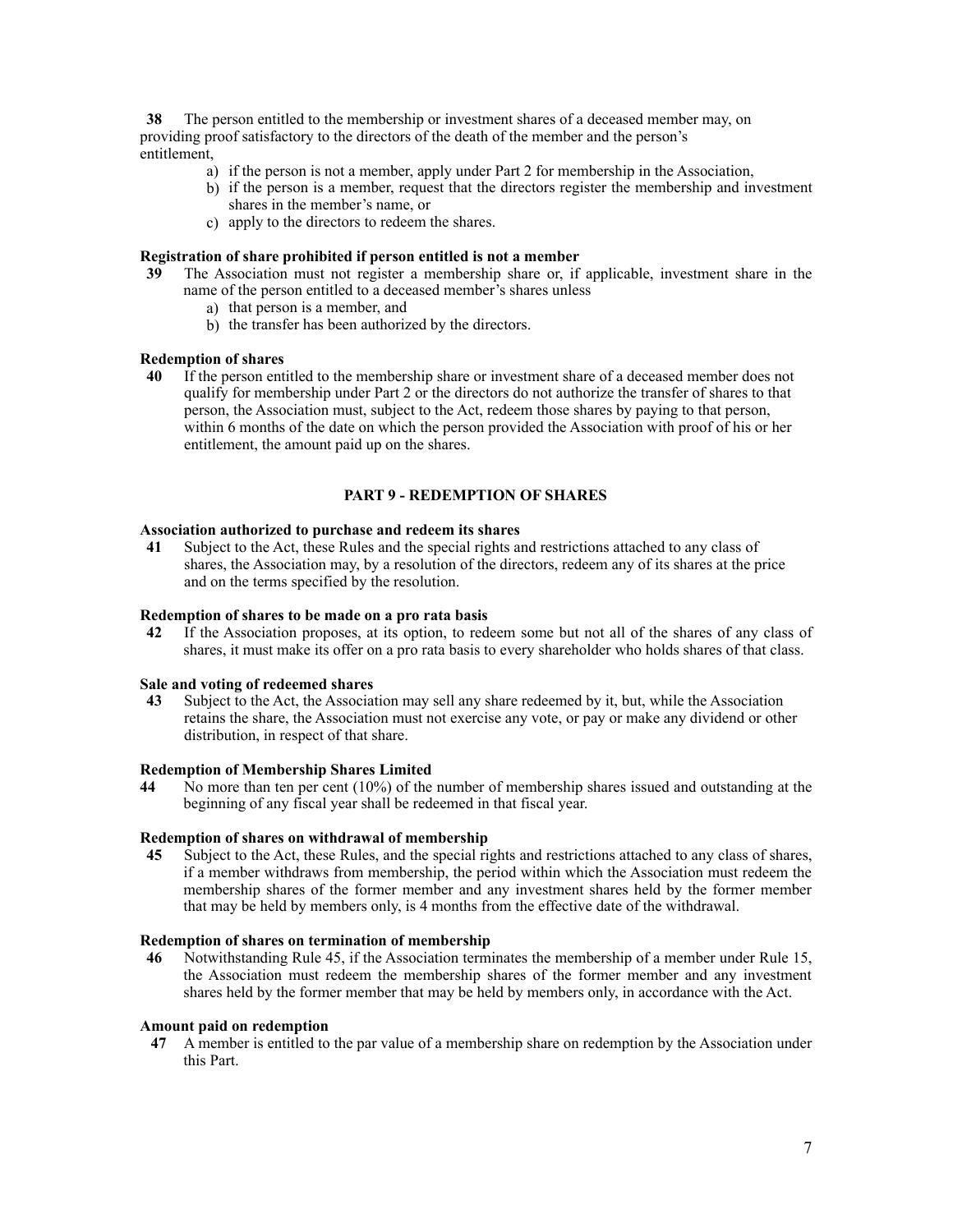## **PART 10 - REGISTER OF MEMBERS AND REGISTER OF INVESTMENT SHAREHOLDERS**

## **Register of Members and Register of Investment Shareholders**

 **48** The Association must keep and maintain a register of members and a register of investment shareholders in accordance with the Act.

# **PART 11 - GENERAL MEETINGS OF THE ASSOCIATION**

#### **Annual general meetings**

 **49** The Association must hold its first and subsequent general meetings within the time provided by the Act.

## **Business at annual general meeting**

- **50** At the first general meeting and at each annual general meeting the following business must be considered:
	- a) report of the directors;
	- b) financial statement;
	- c) auditor's report, if applicable;
	- d) election or appointment of directors;
	- e) appointment or waiver of appointment of an auditor.

## **Order of business at annual general meeting**

- **51** The order of business at the first general meeting and at annual general meetings, to the extent appropriate in the circumstances, must be as follows:
	- a) meeting to be called to order;
	- b) notice convening meeting to be read;
	- c) minutes of preceding annual general meeting to be read and adopted or amended and adopted as required;
	- d) business arising out of minutes to be considered;
	- e) reports of standing and special committees to be read;
	- f) financial statement to be placed before the meeting;
	- g) reports of directors and auditors to be read;
	- h) election of directors and appointment of auditors;
	- i) special business to be considered;
	- j) unfinished business to be considered;
	- k) new business to be considered.

## **Special business**

- **52** (1) Any business other than business listed in Rule 51 is special business.
	- 2) Special business must be approved by ordinary resolution of the members unless the Act or these Rules require otherwise.

## **Special general meetings**

- **53** (1) The calling of a special general meeting by the directors, either on their own initiative or in response to a requisition by the members, must be in accordance with the Act.
	- 2) The requisitioning of a special general meeting by the members must be in accordance with the Act.
	- 3) The directors may determine the order of business at a special general meeting.

## **Time and place of general meetings**

 **54** General meetings must be held at the time and place in British Columbia that the directors specify or, in accordance with the Act, outside British Columbia.

## **Provision for 2 or more general meetings for the same matters**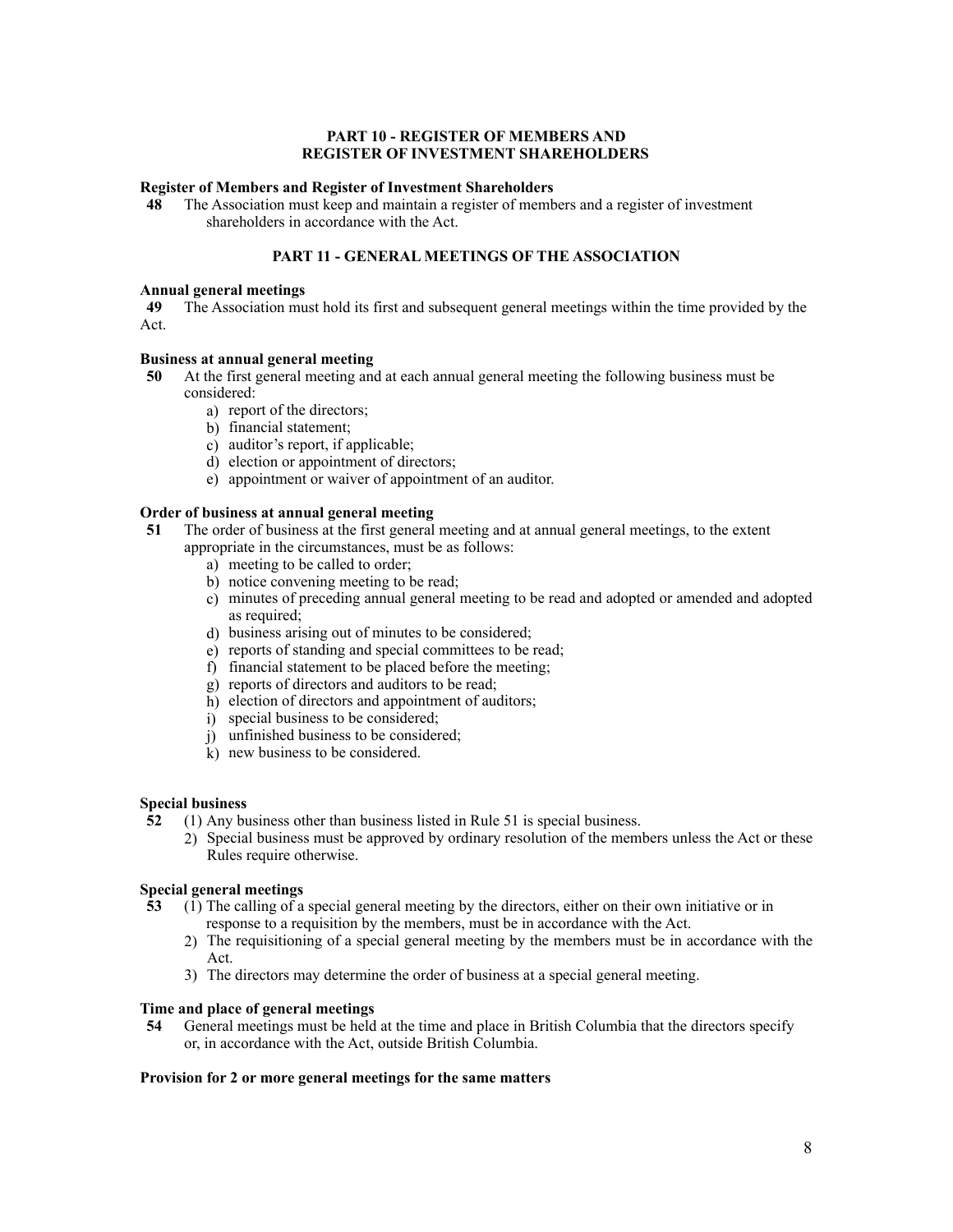- **55** (1) If it is not possible to hold one general meeting at a time when, or place where, a large portion of the membership is able to attend, 2 or more general meetings may be held at the times and the places in British Columbia that the directors specify in accordance with the Act.
	- 2) Votes taken at meetings referred to in subrule (1) must be by secret ballot.
	- 3) The sum of the total votes taken at the meetings referred to in subrule (1) determine whether a resolution considered at those meetings is adopted or rejected.

## **Record date**

- **56** (1) The record date for any general meeting is the 112th day before the date of the meeting of members.
	- 2) Only those members whose names are entered on the register of members on the record date are entitled to vote at the general meeting.

## **Notice of general meetings of the Association**

 **57** Notice of general meetings must be given to members and to the auditor of the Association, if any, in accordance with the Act.

## **Financial statement**

 **58** A copy of the financial statement that is to be placed before a general meeting must be provided to the members at least 10 days before the date set for the meeting.

#### **Notice of special business**

 **59** If special business is to be considered at a general meeting, the notice of the meeting under Rule 57 must state the nature of the special business in sufficient detail to permit a member to form a reasoned judgment concerning the business.

## **Notice of special resolution**

- **60** (1) If a special resolution is to be proposed at a general meeting, the notice under Rule 57 of that meeting must include
	- a) the full text of the special resolution, or,
	- b) if the full text of the special resolution is too lengthy for convenient inclusion in the notice, a summary of the text in sufficient detail to permit a member to form a reasoned judgment concerning the special resolution.
	- 2) If a notice under Rule 57 contains a summary of the text of a special resolution as provided in subrule (1) (b), the notice must also state the place where the full text of that special resolution can be read or copied.

## **Notice of adjourned meeting**

 **61** If a general meeting is adjourned for fewer than 30 days, it is not necessary to give notice of the adjourned meeting other than by announcement at the first meeting that is adjourned, but if a general meeting is adjourned by one or more adjournments for an aggregate of 30 days or more, notice of the adjourned meeting must be given in the same manner as for the original meeting.

## **Manner of giving notice**

 **62** The notice and financial statement required to be provided to members under this Part must be given in a manner permitted in Part 24 of these Rules.

### **Meeting valid despite failure to give notice**

 **63** The accidental omission to give notice of any general meeting to, or the non-receipt of any notice by, a member or person entitled to receive notice does not invalidate any proceedings at that meeting.

## **Quorum**

- **64** (1) Subject to subrule (2), the quorum for the transaction of business at a general meeting is 10% of the number of members entitled to vote at that meeting.
	- (2) No general meeting shall be convened with fewer than 60% of the directors present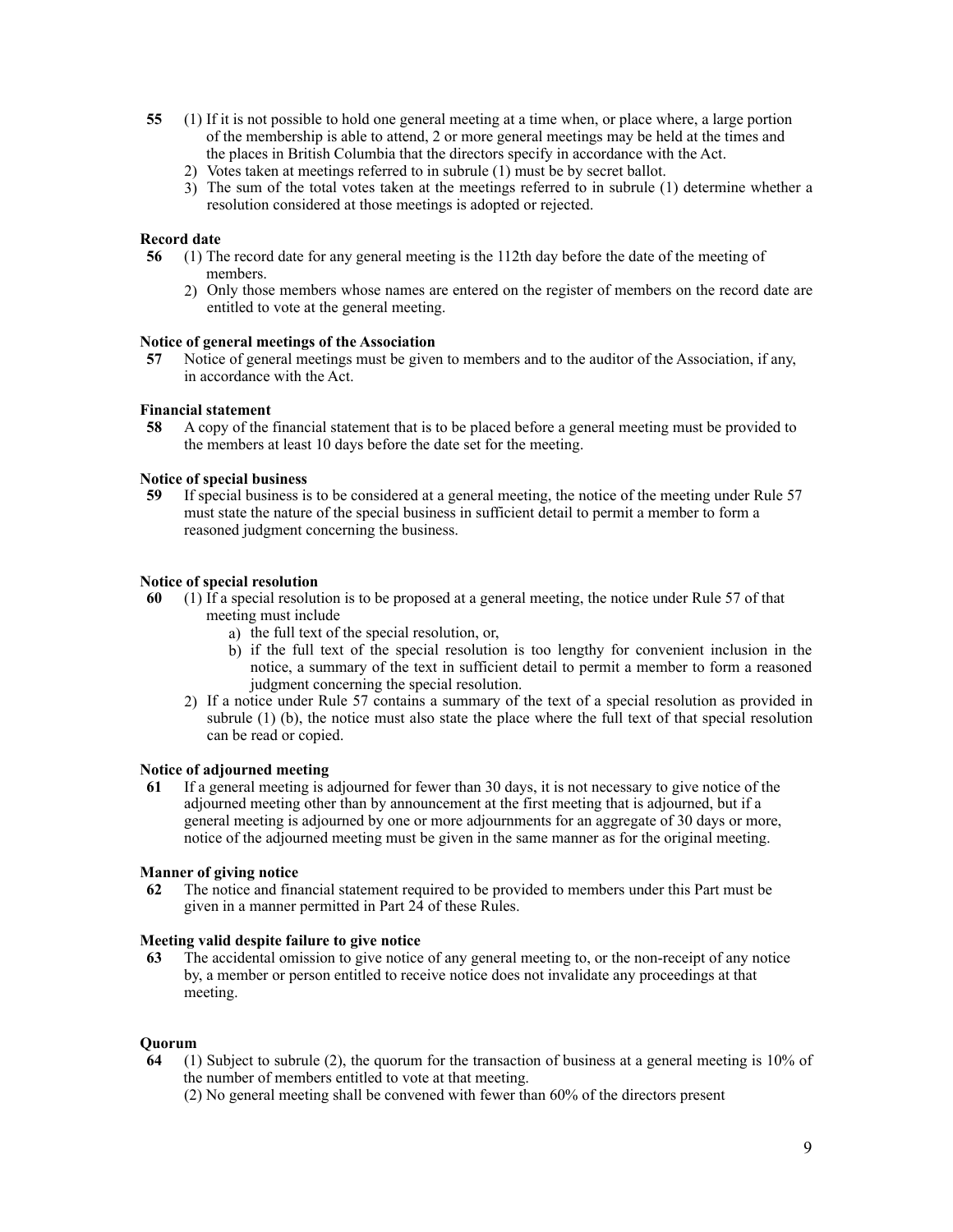## **Requirement of quorum**

 **65** No business, other than the election of a chair and the adjournment of the meeting, may be transacted at any general meeting unless a quorum is present at the commencement of the meeting, and if at any time during the meeting there ceases to be a quorum present any business then in progress is suspended until there is a quorum present or until the meeting is adjourned or terminated as the case may be.

## **Lack of quorum**

- **66** (1) If, within one hour from the time appointed for a general meeting, a quorum is not present, the meeting,
	- a) if convened by requisition of members, must be dissolved, and
	- b) in any other case, stands adjourned to the same day in the next week at the same time and place, unless the place of meeting is changed out of necessity.
	- 2) If at the adjourned meeting referred to in subrule  $(1)$  a quorum is not present within  $\frac{1}{2}$  hour from the time appointed, the members present in person or represented by proxy are deemed to constitute a quorum.

## **Chair**

 **67** Subject to Rule 68, the president or, in the absence of the president, the vice-president of the Association, must preside as chair at every general meeting.

## **Alternate chair**

 **68** If there is no chair present within 30 minutes after the time appointed for holding the meeting, the members present at a general meeting must elect a member to chair the meeting.

## **Adjournments by chair**

 **69** The chair of a general meeting may, and if so directed by the members must, adjourn the meeting from time to time and from place to place, but no business may be transacted at any adjourned meeting other than the business left unfinished at the meeting from which the adjournment took place.

## **Secretary**

 **70** The directors at a general meeting must appoint a member to act as secretary at the meeting.

## **Minutes of meetings**

 **71** The secretary must record the minutes of all resolutions and proceedings at a general meeting in books provided by the directors for that purpose.

## **Persons entitled to be present**

 **72** The only persons entitled to be present at a general meeting are those entitled to vote at that meeting, the auditor of the Association, if any, and others who are entitled or required under any provision of the Act or these rules to be present.

## **Other persons may be admitted**

 **73** A person who is not entitled to be present at a general meeting under Rule 72 may be admitted to a meeting only on the invitation of the chair or with the consent of the members at the meeting.

## **Meetings by conference telephone**

 **74** The Association may permit members to participate in general meetings and vote by telephone or other communications medium in accordance with the Act.

# **PART 12 - VOTING AT GENERAL MEETINGS**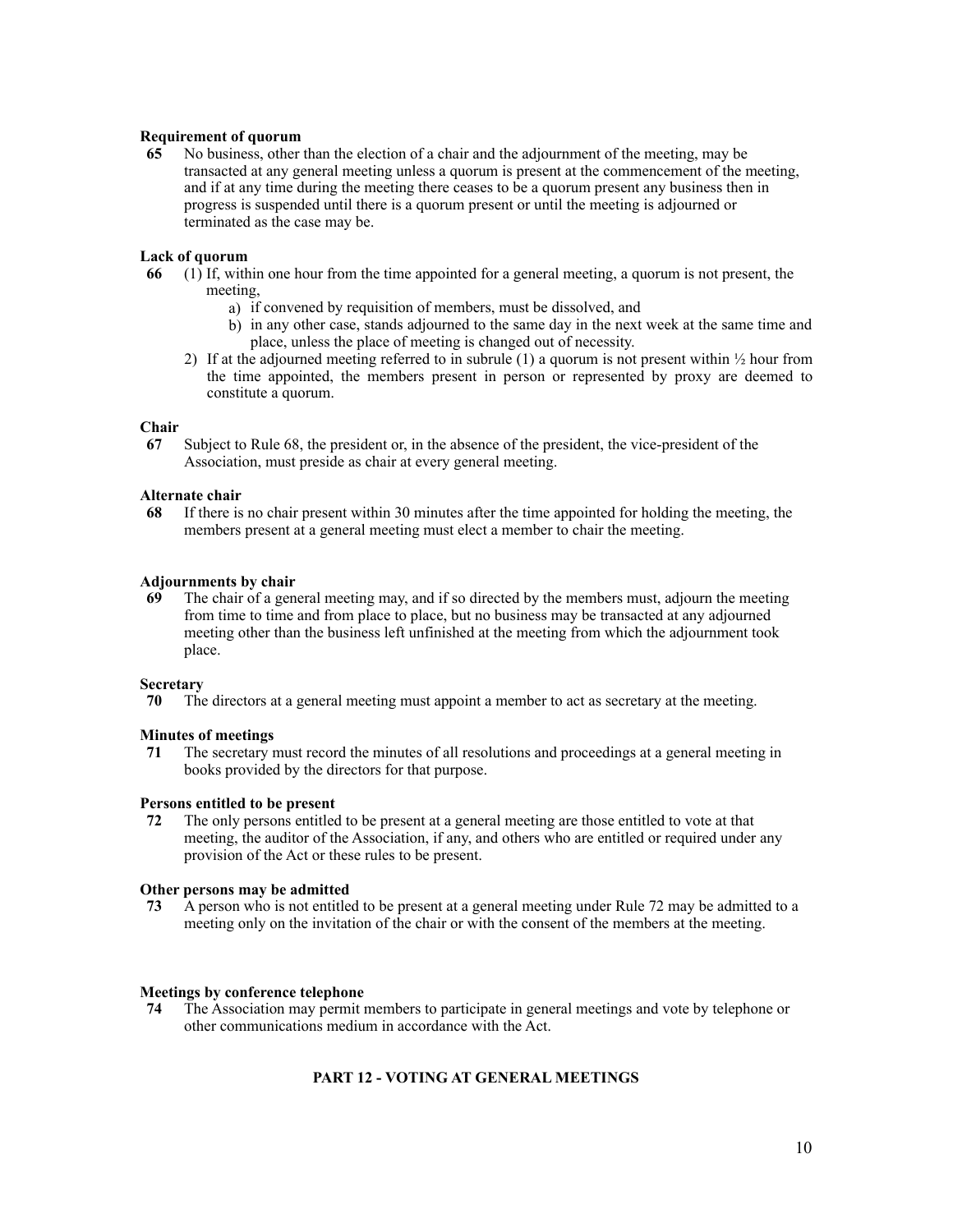## **Actions to be determined by ordinary resolution**

 **75** At a general meeting, every motion must be determined by ordinary resolution unless otherwise required by the Act or these Rules.

#### **Chair is not entitled to casting vote**

 **76** In case of an equality of votes, there shall be no second or casting vote, and the motion will be defeated.

## **Decisions by show of hands or poll**

 **77** (1) Subject to subrule (2), every motion for a resolution put to a vote at a general meeting is to be decided on a show of hands unless, before or promptly on the declaration of the result of the vote by a show of hands, a poll is directed by the chair or demanded by at least one individual who is present and entitled to vote.

(2) At a general meeting being held by telephone or other electronic communication, a vote may be decided by any means that ensures that every member present and entitled to vote may have her vote recorded, and that no member may vote more than once

#### **Polls**

- **78** (1) An individual present and entitled to vote at a general meeting may demand that a poll be taken on any matter under consideration at that meeting either before or promptly after the vote by show of hands is taken.
	- 2) Subject to Rule 80, a poll must be taken in the manner and at the time, either at the general meeting or within 7 days after the date of the meeting, and at the place that the chair of the meeting directs.
	- 3) The result of the poll is deemed to be a resolution of the general meeting at which the poll is demanded.
	- 4) The person who demanded a poll may withdraw the demand before the poll is taken.

#### **Chair must resolve dispute on a poll**

 **79** The chair must determine any dispute as to the admission or rejection of a vote given on a poll, and the chair's determination, made in good faith, is final and conclusive.

#### **Demand for a poll on adjournment**

 **80** A poll demanded on a motion for adjournment must be taken immediately at the meeting.

## **Demand for a poll not to prevent continuance of meeting**

 **81** A demand for a poll does not prevent the continuation of a general meeting for the transaction of any business other than the motion on which the poll has been demanded unless the chair orders otherwise.

## **Declaration of result**

 **82** The chair must declare to the general meeting the decision on every motion in accordance with the result of the show of hands or the poll, and that decision must be entered in the minutes of the meeting.

#### **Declaration is proof**

 **83** Unless a poll is required or demanded, a declaration by the chair that a motion has been carried, or carried unanimously, or by a particular majority, or lost or not carried by a particular majority, and an entry to that effect in the minutes of the general meeting is proof, in the absence of evidence to the contrary, of the fact without proof of the number or proportion of the votes recorded in favour of or against that motion.

## **Retention of ballots and proxies**

- **84** Each ballot cast on a poll, and each proxy exercised by a member on another's behalf
	- a) must be kept at the registered office of the Association for 3 months after the general meeting,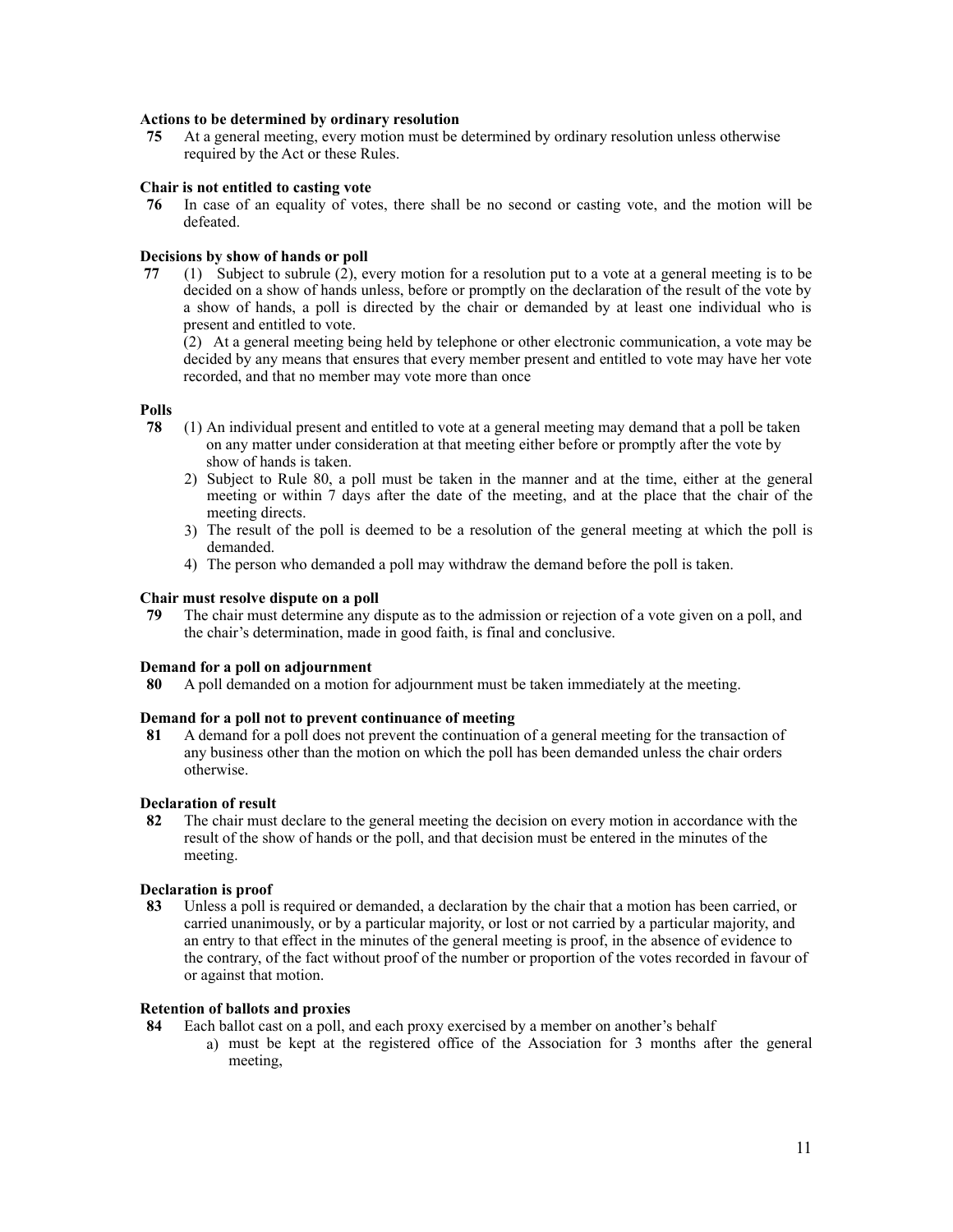- b) during the period referred to in paragraph (a), must be open to inspection at the registered office of the Association during the Association's normal business hours by any member or proxy holder entitled to vote at the meeting from which the ballot and the proxy came, and
- c) may be destroyed at the end of the period referred to in paragraph (a).

## **PART 13 - MEETINGS OF INVESTMENT SHAREHOLDERS**

## **Rules relating to general meetings apply**

 **85** Subject to the Act and these Rules, the Rules relating to general meetings apply, with the necessary changes and so far as they are applicable, to a meeting of investment shareholders and a meeting of investment shareholders holding shares of a particular class of investment shares.

#### **Notice of meeting of investment shareholders**

 **86** Notice of a meeting of investment shareholders, or of investment shareholders of a particular class of investment shares, must be given in accordance with the Act or in a manner permitted in Part 25 of these Rules.

## **PART 14 - VOTING RIGHTS OF MEMBERS AND INVESTMENT SHAREHOLDERS**

## **Voting rights and restrictions**

 **87** The right of a member or joint member to vote at a general meeting and of an investment shareholder or joint investment shareholder to vote at a meeting of investment shareholders or of investment shareholders holding shares of a particular class of investment shares, and the restrictions on those rights, are governed by the Act.

## **Votes of persons in representative capacity**

 **88** A person who is not registered as the holder of a membership share or investment share but who is entitled to vote at a general meeting or a meeting of investment shareholders, or of investment shareholders of a particular class of investment shares, as a representative of a member or investment shareholder, may vote in the same manner as if he or she were a member or investment shareholder if, before the meeting at which he or she proposes to vote, he or she satisfies the directors of his or her right to vote at that meeting.

## **Executors or administrators as joint shareholders**

 **89** If there are 2 or more executors or administrators of a deceased member in whose sole name membership shares or investment shares stand, those executors or administrators are, for the purposes of voting at general meetings or meetings of investment shareholders or of investment shareholders of a particular class of investment shares, deemed to be joint shareholders of the membership shares or investment shares, as the case may be.

## **Representative of eligible organization**

- **90** (1) If an eligible organization provides evidence that complies with Rule 93 of the appointment of an individual to represent it at a general meeting or a meeting of investment shareholders or of investment shareholders of a particular class of shares,
	- a) the representative is entitled to exercise in respect of and at that meeting the same rights on behalf of the eligible organization as that eligible organization could exercise if it were an individual member or investment shareholder of the Association present, and
	- b) the representative, if present at a meeting, is to be counted for the purpose of forming a quorum.

## **Proxy voting at a general meeting**

 **91** An individual member may vote by proxy at a general meeting in accordance with the Act and these rules if the member's residence, as determined from the register of members of the Association, is more than 80 km from the place of the meeting, or if there are 2 or more meeting places, from the place of the meeting closest to the member's residence.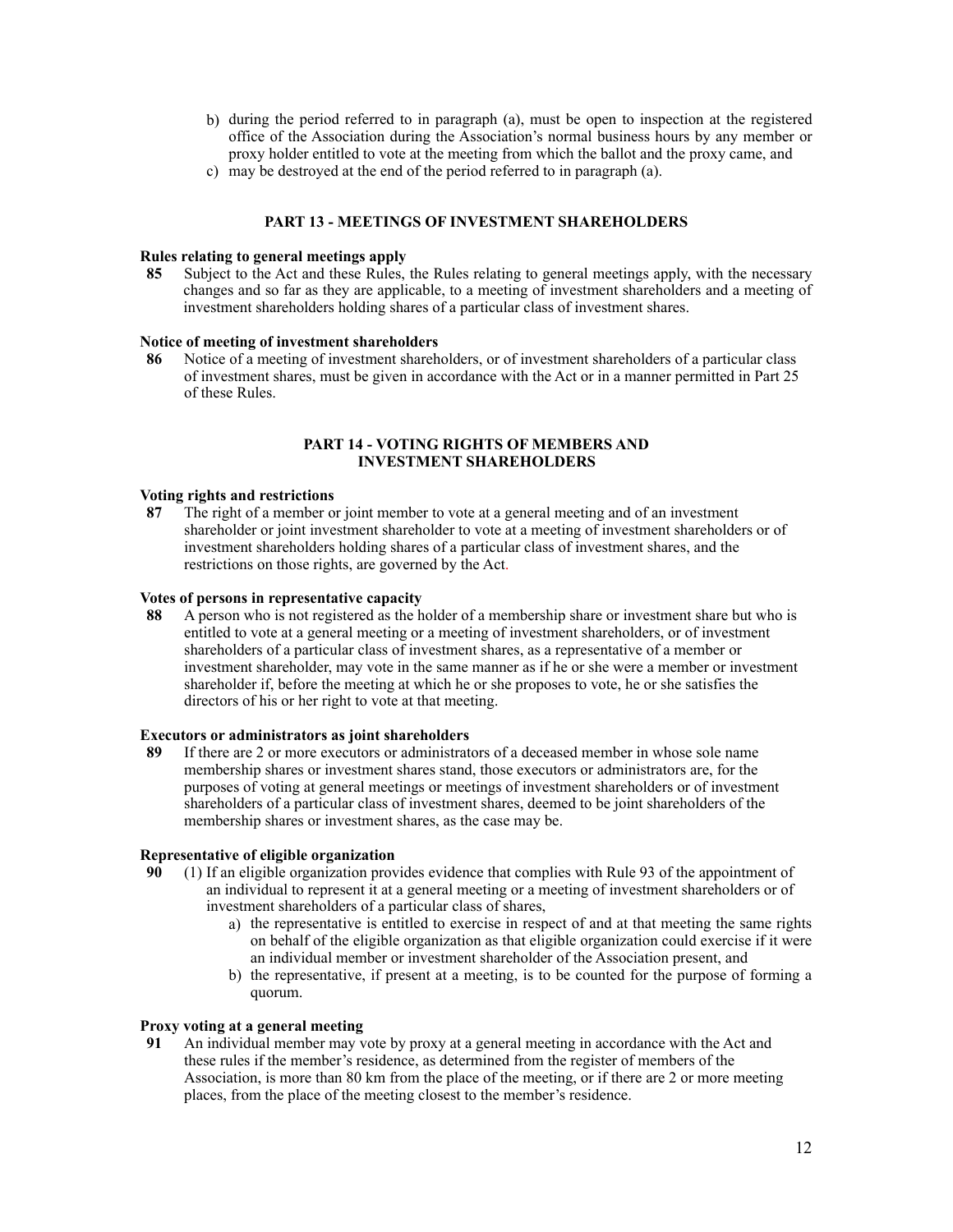## **Proxy voting by investment shareholders**

**92** An investment shareholder may vote by proxy at a meeting of investment shareholders or of investment shareholders of a particular class of investment shares and the proxy may be any person appointed by the investment shareholder.

## **Requirements of proxies and similar instruments**

**93** A proxy, or an instrument appointing a representative of a member who is an eligible organization, must

- a) be in writing,
- b) identify the appointing shareholder and the proxy holder, or the eligible organization and individual appointed as the representative of the eligible organization,
- c) identify the meeting in respect of which the proxy is given or the meeting for which the representative is appointed,
- d) be signed by the appointing member or investment shareholder or an attorney authorized in writing by the appointing member or investment shareholder, or, if the appointing member is an eligible organization, a duly authorized director, officer or attorney of the eligible organization, and
- e) include the date of the signature referred to in paragraph (d).

# **Form of proxy**<br>94 An instru

 **94** An instrument appointing a proxy may be in the following form or in any other form approved by the directors:

| to vote for me and on my behalf: |  |  |
|----------------------------------|--|--|

[Check and complete applicable statement]

 at the general meeting to be held on …./…./…. *[month/day/year]*, and any adjournment of that meeting, and the person I am appointing is a member of the Association.

 at the meeting of investment shareholders to be held on …./…./…. *[month/day/year]*, and any adjournment of that meeting.

 at the meeting of investment shareholders of Class ……. Shares *[indicate class of shares]* to be held on …./…./…. *[month/day/year]*, and any adjournment of that meeting.

 Signature ……………………………….. Date …………………………………… *[month/day/year]*

# **Deposit of proxies**

- **95** A proxy, along with the original or a copy, certified by a notary public, of the power of attorney or other authority, if any, under which the proxy is signed, must be deposited
	- a) at the registered office of the Association or at any other place specified for the purpose in the notice calling the meeting, at least 48 hours, excluding Saturdays and holidays, before the time for holding the meeting in respect of which the person named in the instrument is appointed, or
	- b) at the place specified for the meeting, before its commencement, with a director or officer or the solicitor of the Association.

## **Validity of proxy votes**

 **96** A vote given in accordance with the terms of a proxy is valid despite the death or incapacity of the member giving the proxy or despite the revocation of the proxy or of the authority under which the proxy is given, unless notice in writing of that death, incapacity or revocation is received at the registered office of the Association, or by the chair of the meeting or adjourned meeting for which the proxy was given, before the vote is taken.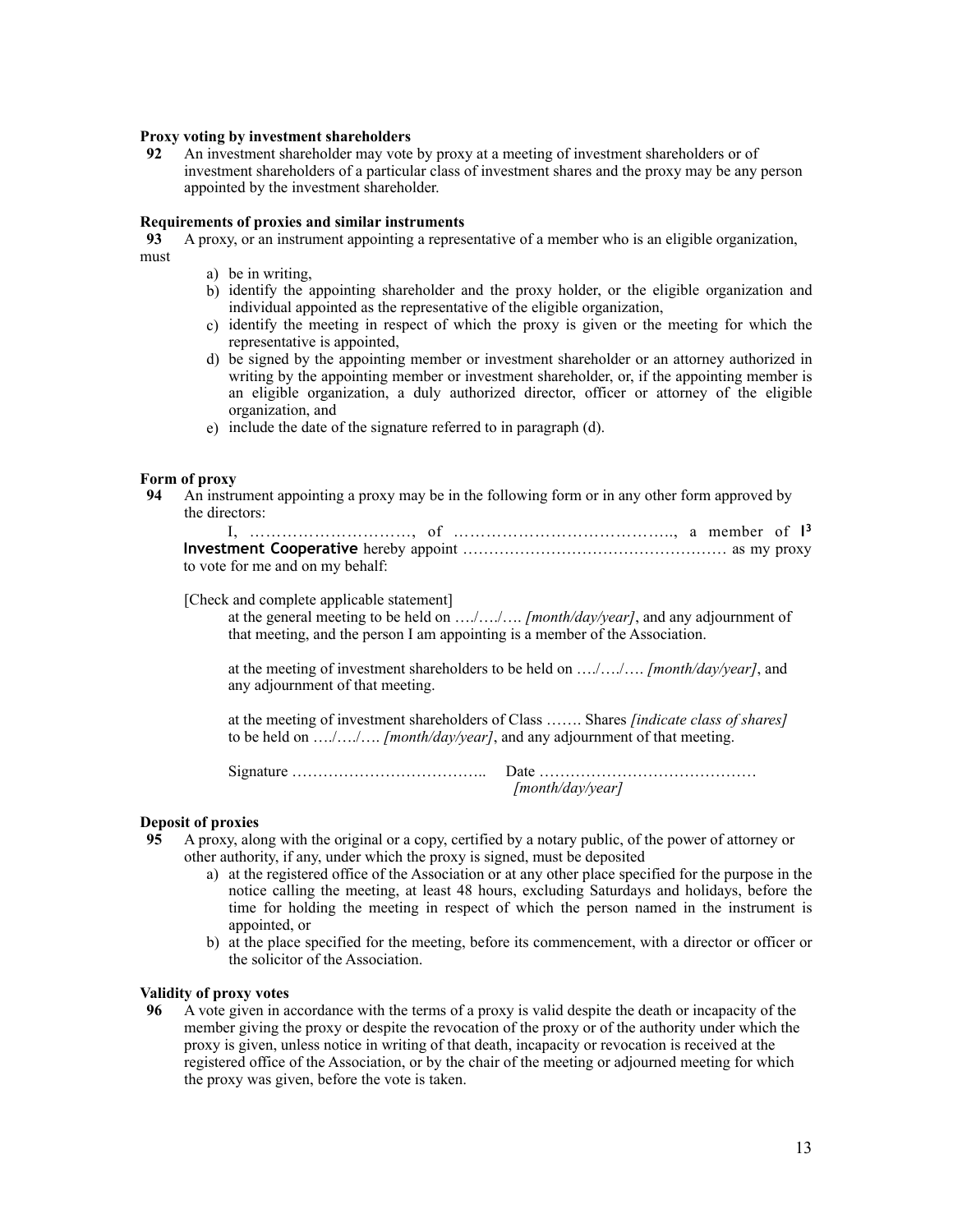## **Revocation of proxies**

- **97** A proxy may be revoked in any manner provided by law including by an instrument in writing that is
	- a) signed by the member giving the proxy or by his or her agent authorized in writing or, if the member is an eligible organization, by a duly authorized director, officer or attorney of the organization, and
	- b) delivered to
		- i) the registered office of the Association, at any time up to and including the last business day preceding the day of the meeting, or any adjournment of that meeting, at which the proxy is to be exercised, or
		- ii) the chair of the meeting, on the day of the meeting or any adjournment of that meeting before the taking of any vote in respect of which the proxy is to be exercised.

## **Production of evidence of authority to vote**

 **98** The chair of any meeting may, but need not, inquire into the authority of any person to vote at the meeting and may, but need not, demand from that person evidence of his or her authority to vote.

## **PART 15 - DIRECTORS**

# **Duties of directors**<br>**99** The directors

The directors must manage the Association in accordance with the responsibilities, duties and powers set out in the Act, the regulation, the memorandum and these rules.

## **Number of directors**

- **100** (1) The Association must have,
	- a) in accordance with the Act, at least 3 directors, and
	- b) not more than 9 directors
	- 2) The number of directors may be changed within the limits set out in subrule (1) by ordinary resolution of the members.

## **Qualifications for directors**

 **101** In addition to the qualifications required by the Act, the majority of directors must be individuals who are not employees of the Association.

## **PART 16 - ELECTION, APPOINTMENT AND REMOVAL OF DIRECTORS**

#### **Election at annual general meeting**

 **102** An election of directors must be held at each annual general meeting to replace those directors whose terms of office have expired or will expire at the end of the meeting in accordance with Rule 109.

## **Notice of Nominations required**

**103 (**1) A member wishing to nominate a candidate for election to the Board must do so by submitting a notice of nomination to the directors, accompanied by written acceptance by the person nominated, at least 21 days in advance of the election.

(2) If nominations submitted in accordance with subrule (1) are insufficient to fill the number of vacant board seats, a member may nominate a candidate for election to the Board either before or at the annual general meeting at which a director is to be elected.

## **Voting by secret ballot**

 **104** If the number of nominees in an election for directors exceeds the number of directors to be elected at the election, the election of directors must be by secret ballot.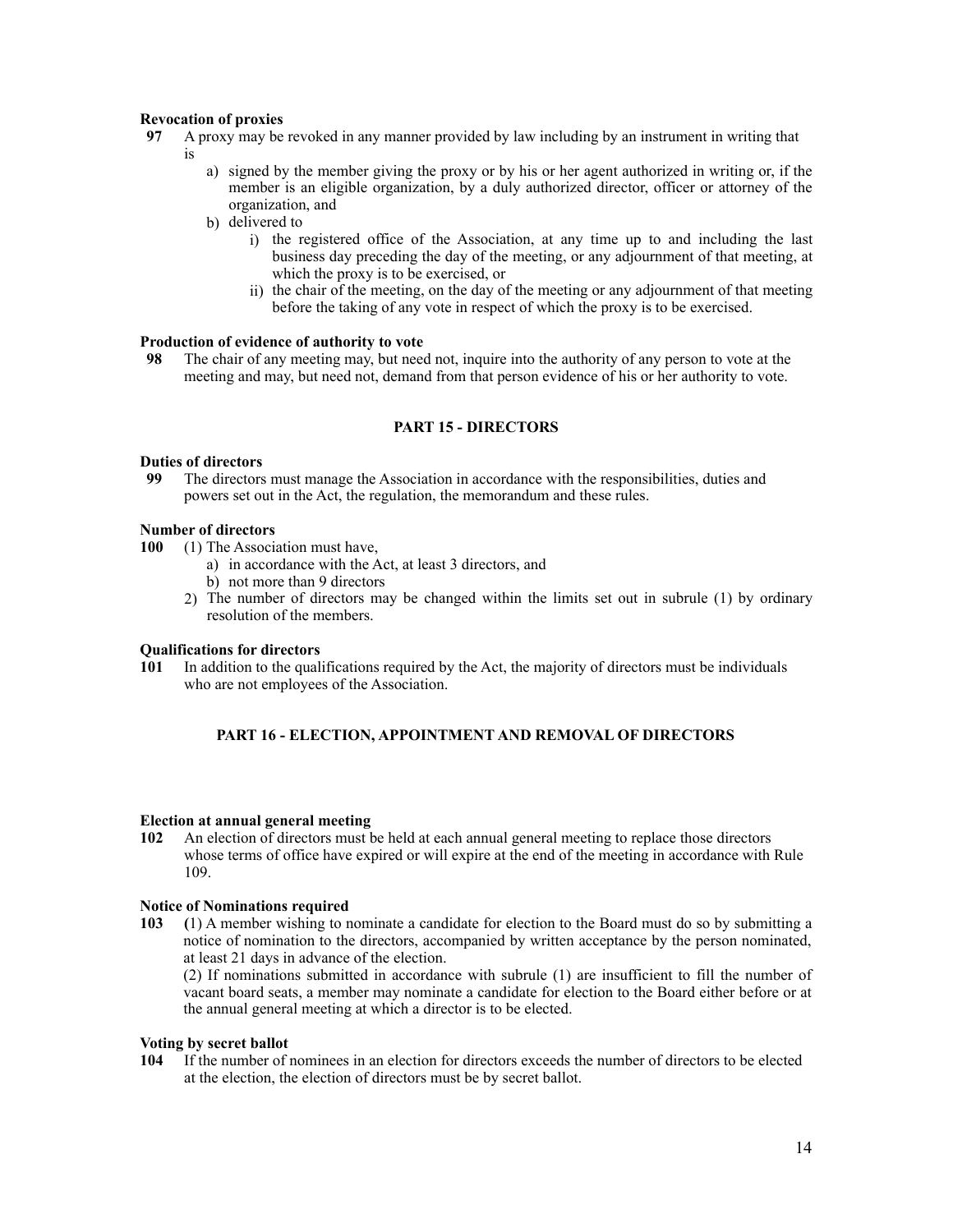## **Candidates declared elected**

 **105** If the number of candidates nominated for director is equal to the number of directors to be elected, those nominated candidates are declared elected and no election is required.

## **Directors elected according to number of votes**

**106** In an election of directors, the chair must declare elected the candidates who received the highest number of valid votes up to the number of directors to be elected.

## **If 2 or more candidates receive equal number of votes for last vacancy**

- **107** If 2 or more candidates receive an equal number of votes for the last vacancy on the board and it is not practical to hold a run-off election at the meeting,
	- a) the directors who have already been elected in the election, and
	- b) the directors whose terms of office will not expire at the end of the meeting at which the election is held

must determine which of those candidates is to be elected.

## **Consent to act as director**

**108** For the election or appointment of a director to be valid, consent of the candidate must be provided in accordance with the Act.

## **Staggered terms of office of directors**

- **109** (1) In this section, **"1st annual general meeting"** means the first general meeting of the Association.
	- 2) The term of office of a director ends at the end of the annual general meeting at which a replacement is elected.
	- 3) A reduction in the number of directors under Rule 100 does not affect the unexpired term of a director in office.
	- 4) In the election of directors held at the 1<sup>st</sup> annual general meeting, all directors must be elected for a term ending at the  $2<sup>nd</sup>$  annual general meeting.
	- 5) In the election of directors held at the  $2<sup>nd</sup>$  annual general meeting,
		- i) one third of the directors must be elected for a term ending at the annual general meeting after the general meeting at which those directors were elected, and
		- ii) one third of the directors must be elected for a term ending at the second annual general meeting after the general meeting at which those directors were elected, and
		- iii) one third of the directors must be elected for a term ending at the third annual general meeting after the general meeting at which those directors were elected.
	- 6) In the election of directors held at each annual general meeting after the  $2<sup>nd</sup>$  annual general meeting, the directors to be elected must be elected for a term ending at the 3rd annual general meeting held after the annual general meeting at which those directors were elected.

## **Effect of vacancy on ability of directors to act**

 **110** (1) Despite any vacancy on the board, the continuing directors

- a) if and so long as the number of continuing directors constitutes a quorum of the board, may continue to function without filling the vacancy and may appoint a qualified member to fill the vacancy, or
- b) if the number of continuing directors does not constitute a quorum of the board, may appoint directors for the purpose of increasing the number of directors to a quorum or to call a general meeting and for no other purposes.
- 2) Except in the circumstances described, and to the extent authorized in subrule (1) (b), the directors are not entitled to fill a vacancy on the board that is caused by either an increase in the number of directors under Rule 100 or a failure to elect the minimum number of directors required by these Rules.
- 3) In the circumstances described in subrule (1) (b) or when there are vacancies on the board as a result of an increase in the number of directors under Rule 100 or a failure to elect the minimum number of directors required by these Rules, the board must call, as soon as practicable, a general meeting to fill the vacancy.
- 4) The term of office of a director appointed under subrule (1) (a) is the unexpired portion of the term of office of the individual whose departure from the office created the vacancy.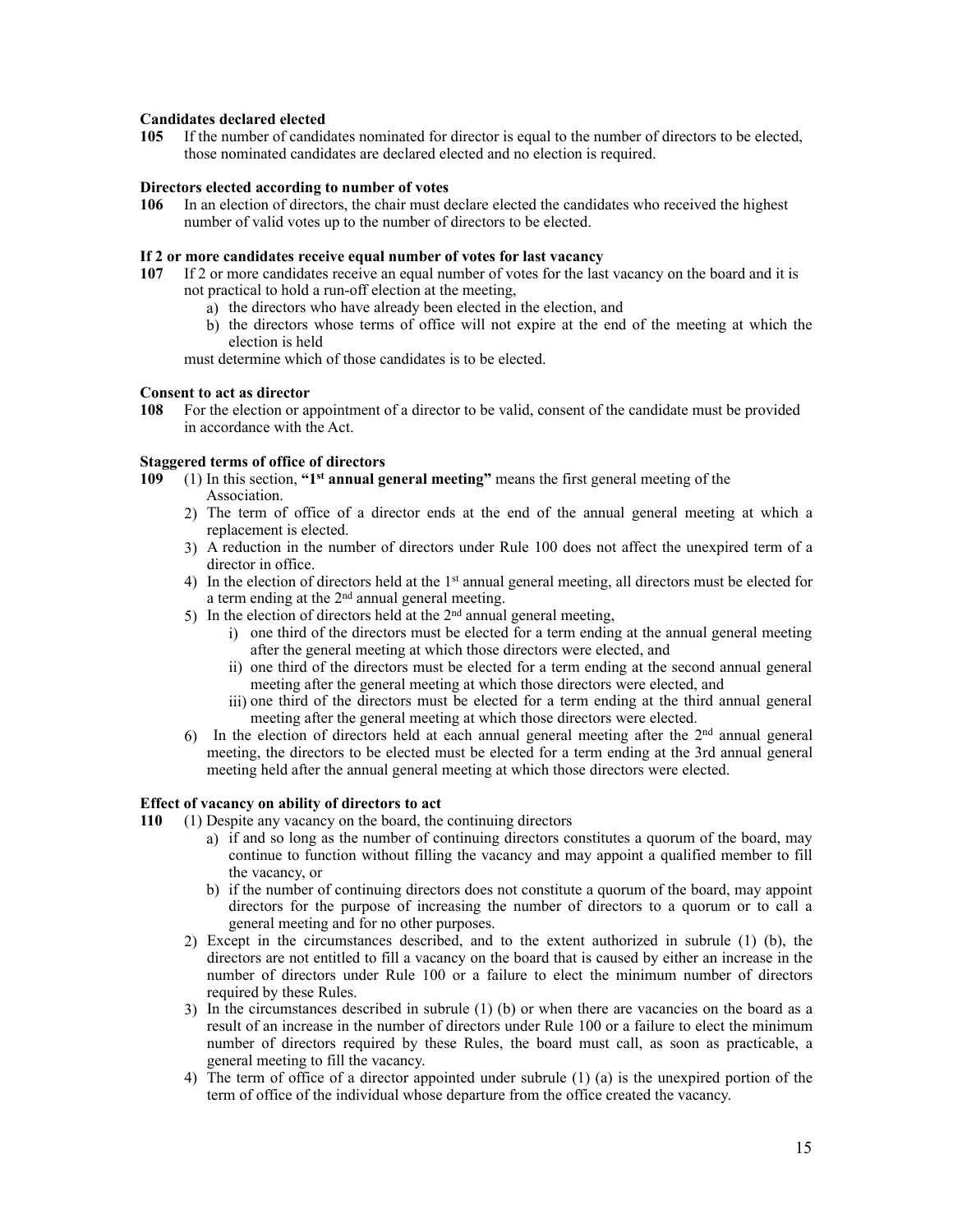- 5) The term of office of a director appointed under subrule (1) (b) or (2) is until the vacancy is filled under subrule (3).
- 6) If, as the result of a vacancy, there are no directors of the Association, the members may, by ordinary resolution or by an instrument in writing signed by a simple majority of members, appoint a qualified individual as director solely for the purpose of calling a special general meeting to fill the vacancies on the board.

## **Directors eligible for election or appointment again**

 **111** A person whose term as director is ending is eligible for re-election or reappointment, save that no director may serve more than three (3) consecutive terms. A member who has not served as a director for a period of one year is again eligible for re-election or appointment, despite having served for three consecutive terms previously.

## **Director ceasing to hold office**

 **112** A director ceases to hold office in accordance with the Act and these Rules.

## **Removal of director**

 **113** The Association may by special resolution remove any director before the expiration of his or her term of office, and may by an ordinary resolution fill the vacancy created by the removal.

# **PART 17 - MEETINGS OF DIRECTORS**

#### **Meetings of directors**

 **114** Subject to the Act and these Rules, the directors may meet together for the dispatch of business, adjourn and otherwise regulate their meetings as they consider appropriate.

## **Time and place of meetings**

 **115** Meetings of the board must be held at the time and place in British Columbia that the board determines is appropriate, and if the board does not determine the time and place, the president of the Association or any two directors may make that determination.

## **Who may call meetings**

 **116** A director may, and the secretary of the Association on request of a director must, call a meeting of the directors at any time.

#### **Notice of meeting**

- **117** (1) Subject to Rules 118, 119, 120, 121 and 122, at least 10 days notice of a meeting of the directors, specifying the place, date and hour of the meeting, must be given to each director and is sufficiently given if provided
	- a) by personal delivery,
	- b) by mail addressed to the director's address as it appears in the register of directors,
	- c) by leaving it at the director's usual business or residential address,
	- d) by electronic mail, telegram, telex, facsimile transmission, or any other method of transmitting legibly recorded messages, or
	- e) by telephone to the director's telephone number as provided by the director.
	- 2) A notice of a meeting of directors must specify the purpose of, or the business to be transacted at, the meeting if the meeting is called to deal with an emergency or any of the following matters:
		- a) a question or matter requiring approval of the members;
		- b) filling a vacancy on the board;
		- c) filling a vacancy in the office of auditor;
		- d) issuing shares;
		- e) declaring patronage returns or dividends on shares;
		- f) redeeming shares issued by the Association;
		- g) approving a financial statement of the Association;
		- h) making decisions that by the Act or these Rules are required to be made by a vote of greater than a majority of the directors.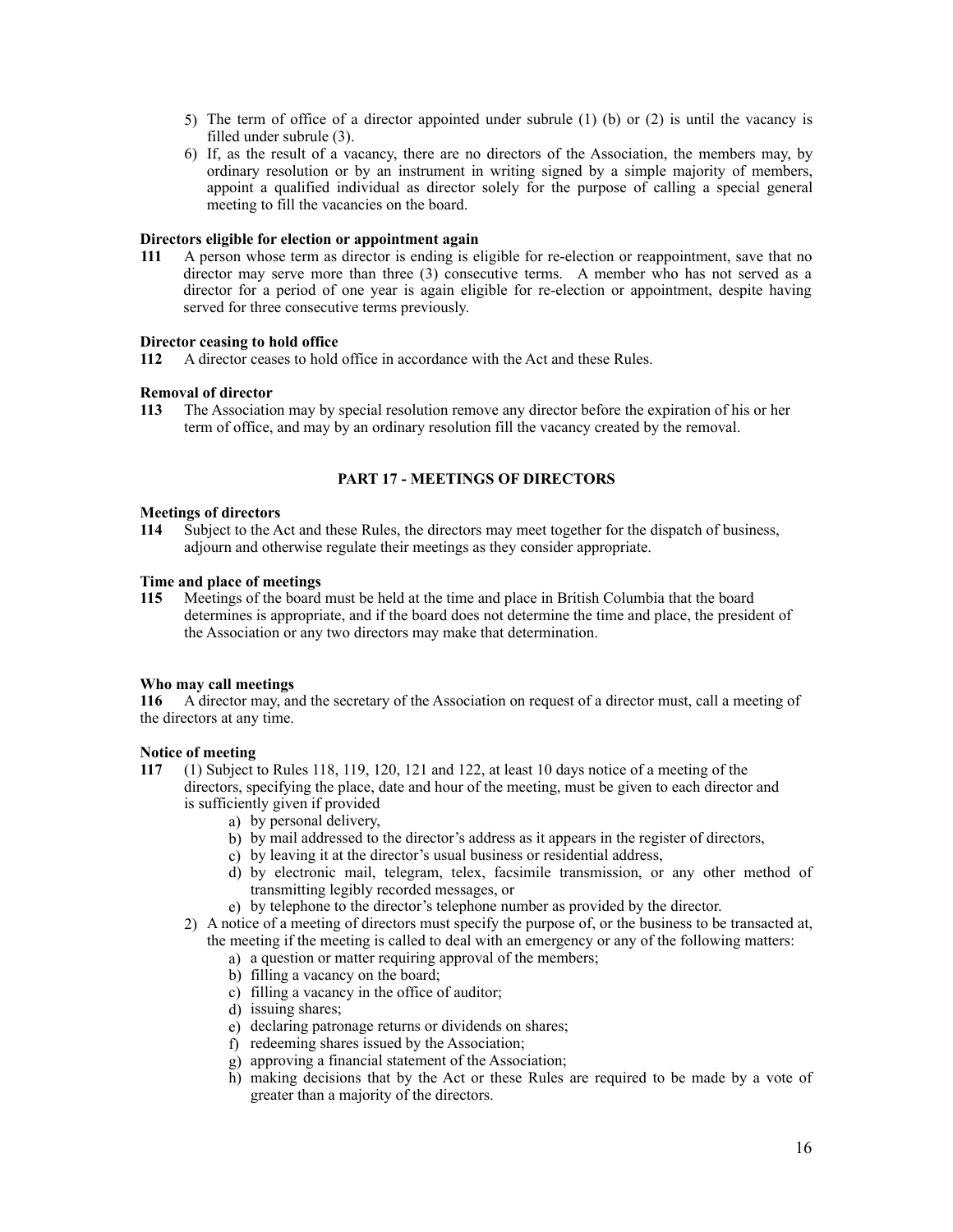- 3) A notice mailed under subrule (1) (b) is deemed received on the second day, not including Saturday and holidays, after the date of mailing.
- 4) A notice given in accordance with subrule  $(1)$  (c) is deemed received when it is delivered.
- 5) A notice given under subrule (1) (d) is deemed received at the time the electronic mail, telegram, telex, facsimile transmission or other electronic transmission is sent.
- 6) A notice given under subrule (1) (e) is deemed received at the time the information is provided by telephone.

## **Meeting of new board**

 **118** If a quorum of directors is present, the directors newly elected at an annual general meeting and the directors whose terms of office do not expire at the end of that meeting, without notice, may hold a meeting of the board immediately after that general meeting.

## **Regular meetings**

- **119** (1) The board may, by resolution, appoint a day or days in any month or months for regular board meetings at the places and times specified by the board.
	- 2) A copy of the resolution under subrule (1) must be sent to each director immediately after being passed, and no other notice is required for any regular board meeting, unless the Act or these Rules require that the purpose of the meeting or the business to be transacted at it be specified in a notice.

## **Notice of emergency meeting**

 **120** In an emergency, the president of the Association may call a meeting of the directors by giving each director at least 48 hours written or oral notice of the meeting.

## **Notice of adjourned meeting**

 **121** Notice of an adjourned meeting of directors is not required if the time and place of the adjourned meeting is announced at the original meeting.

## **Meeting valid despite failure to give notice**

 **122** The accidental omission to give notice of any meeting to, or the non-receipt of any notice by, a director does not invalidate any proceedings at that meeting.

## **Quorum of the board**

 **123** A quorum of the board is a majority of the total number of directors authorized by the Association under Rule 100.

## **Chair**

- **124** (1) The president of the Association or, in the absence of the president, the vice-president must chair all meetings of the board
	- (2) If both the president and vice-president are absent from a meeting of the board, the directors present must appoint one of their number to chair the meeting.

## **Voting at meetings**

 **125** Questions arising at any meeting of the directors are to be decided by a majority of votes, unless the Act or these Rules require otherwise and, in the case of an equality of votes, the chair does not have a second or casting vote.

## **Minutes of directors' meetings**

 **126** The minutes of the proceedings of the directors must be kept in accordance with the Act.

## **Transaction of business without a meeting**

**127** A resolution of the directors may be passed without a meeting in accordance with the Act and these Rules.

## **Effective date of written resolution**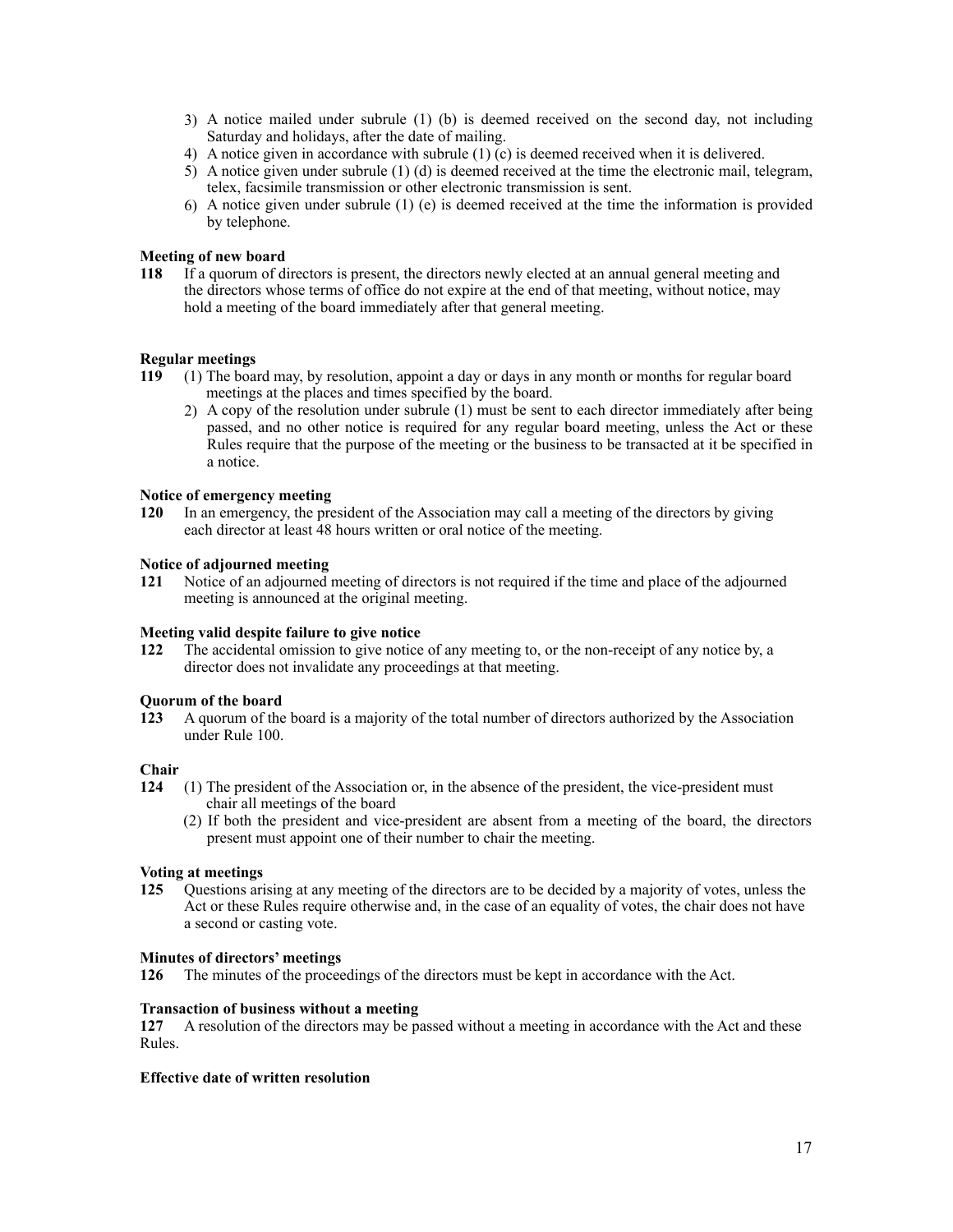**128** A resolution referred to in Rule 127 is effective from the date specified in the resolution, but that date must not be before the day on which the last director consents in writing to the resolution.

## **How written consent may be given**

 **129** For the purposes of a resolution referred to in Rule 127, written consent may be provided by telegram, telex, facsimile transmission or any other method of transmitting legibly recorded messages.

## **Meetings by conference telephone**

 **130** A director may participate in a meeting of the directors or of any committee of the directors by means of telephone or other communications medium in accordance with the Act.

## **PART 18 - COMMITTEES OF DIRECTORS**

#### **Appointment of committees**

- **131** (1) The board may, by resolution, appoint one or more committees consisting of the director or directors that the board consider appropriate to exercise the powers delegated by the board to them as authorized by the Act and any additional persons the board deems appropriate.
	- 2) Any committee so formed, in the exercise of the powers delegated to it, must
		- a) conform to any terms of reference that may from time to time be imposed on it by the directors, and
			- b) report every act or thing done in the exercise of those powers to the earliest meeting of the directors held next after the act or thing has been done.

## **Variation of terms of reference**

 **132** The board may vary, add to or limit the terms of reference of any committee of directors.

## **Time and place of committee meetings**

 **133** The members of a committee of directors may meet and adjourn as they consider appropriate.

## **Quorum**

 **134** Unless the board determines otherwise, each committee of directors has the power to fix its quorum at not less than a majority of the committee members.

## **Vacancy**

**135** If there is a vacancy on a committee of directors, the remaining committee members may exercise all the powers of the committee as long as a quorum of the committee remains in office.

## **Chair**

**136** A committee of directors may elect a chair of its meetings but, if no chair is elected, or if at any

 meeting the chair is not present within 15 minutes after the time appointed for holding the meeting, the directors present who are members of the committee may, by resolution, choose one of their number to chair the meeting.

## **Voting at committee meetings**

 **137** Questions arising at any meeting of a committee of directors are determined by a majority of votes of the members present, and in case of an equality of votes the chair has no second or casting vote.

## **Minutes of committee proceedings**

**138** The minutes of the proceedings of a committee of directors must be kept in accordance with the Act.

## **Investment Committee**

**139** (1) Without limiting the generality of the foregoing, the Directors shall appoint an investment committee which may include one or more Directors, and shall include independent third parties experienced in making investments in developing organizations.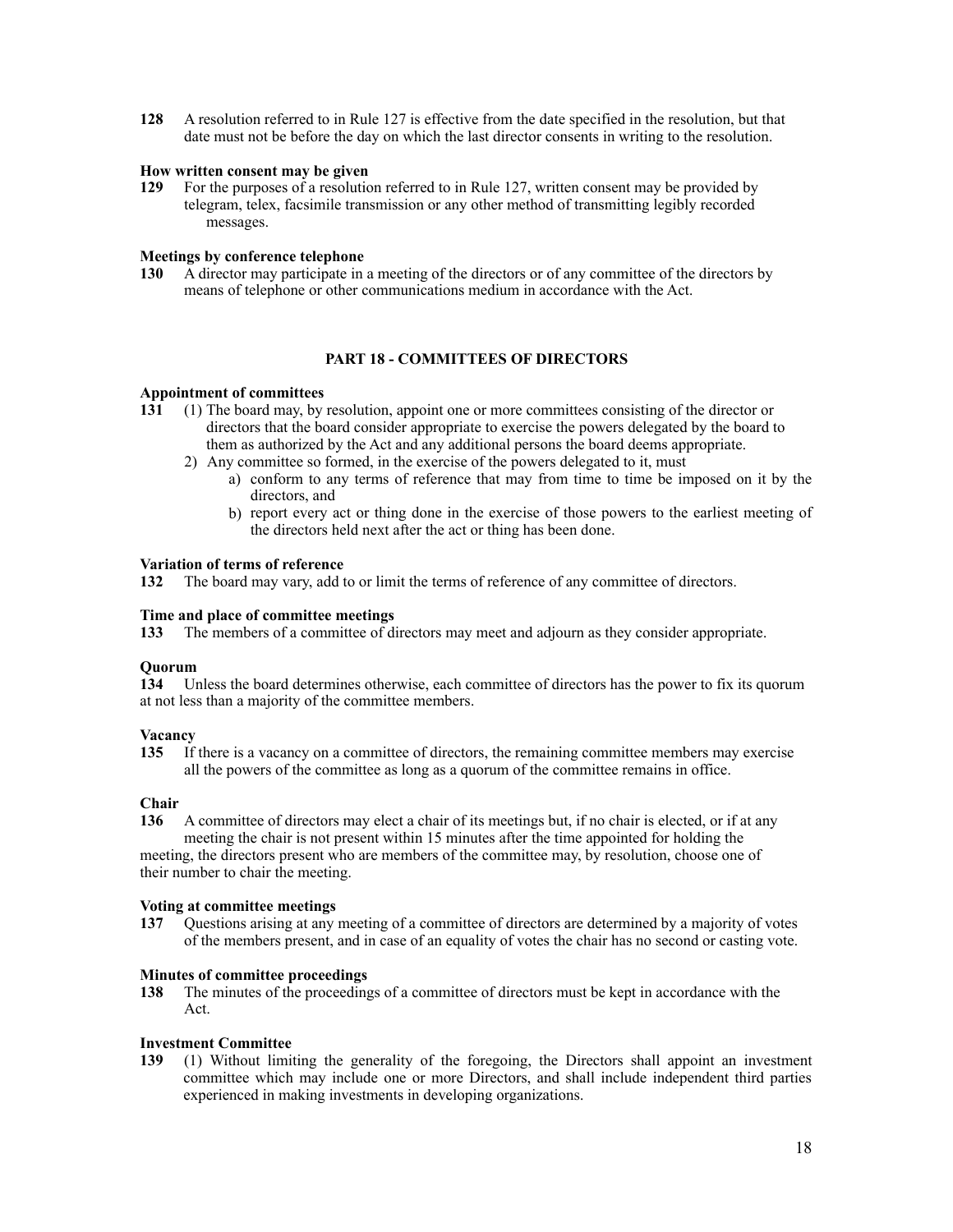(2) At no time will the number of Directors on the investment committee be larger than the number of independent third parties.

## **Investment Committee Approval**

**140** No investment of co-op funds shall be placed in a project without the approval of the Investment Committee.

## **PART 19 - OFFICERS**

#### **Appointment of president and vice-president**

 **141** The board must appoint, by resolution, a president and vice-president of the Association from among the directors.

## **Appointment of other officers**

- **142** (1) The board may appoint, by resolution, a secretary, a treasurer and other officers that the board determines are necessary.
	- 2) The officers appointed under subrule (1) may be, but need not be, directors.

## **One person may hold more than one office**

 **143** Two or more offices of the Association may be held by the same individual.

#### **Powers and duties of officers**

 **144** Subject to the Act, the board may specify the powers, duties and responsibilities of the officers appointed, and may vary, add to, or limit the powers, duties, and responsibilities of any officer.

## **Term of office and remuneration**

 **145** (1) The board must determine the term of office and the remuneration of any officer it appoints.

2) The board, in its discretion, may remove any officer of the Association without prejudice to that officer's rights under any employment contract.

## **PART 20 - CONFLICT OF INTEREST RULES FOR DIRECTORS AND OFFICERS**

#### **Act applies**

 **146** The directors and officers of the Association are governed by the disclosure and conflict of interest rules set out in the Act.

## **PART 21 - INDEMNIFICATION OF DIRECTORS AND OFFICERS**

#### **Act applies**

 **147** The Association must indemnify the directors and officers in accordance with the Act.

## **PART 22 - FINANCES**

#### **Borrowing powers**

 **148** The directors may, for the purposes of the Association, on behalf of the Association,

- a) borrow or raise money in the manner and amount, from the sources, on terms and conditions, and
- b) issue notes, bonds, debentures and other debt securities

as the directors consider appropriate.

#### **Investment powers**

 **149** Subject to Rule 140 and, if applicable, to Rule 148, the directors may invest the funds of the Association in the manner they consider appropriate.

## **Auditor**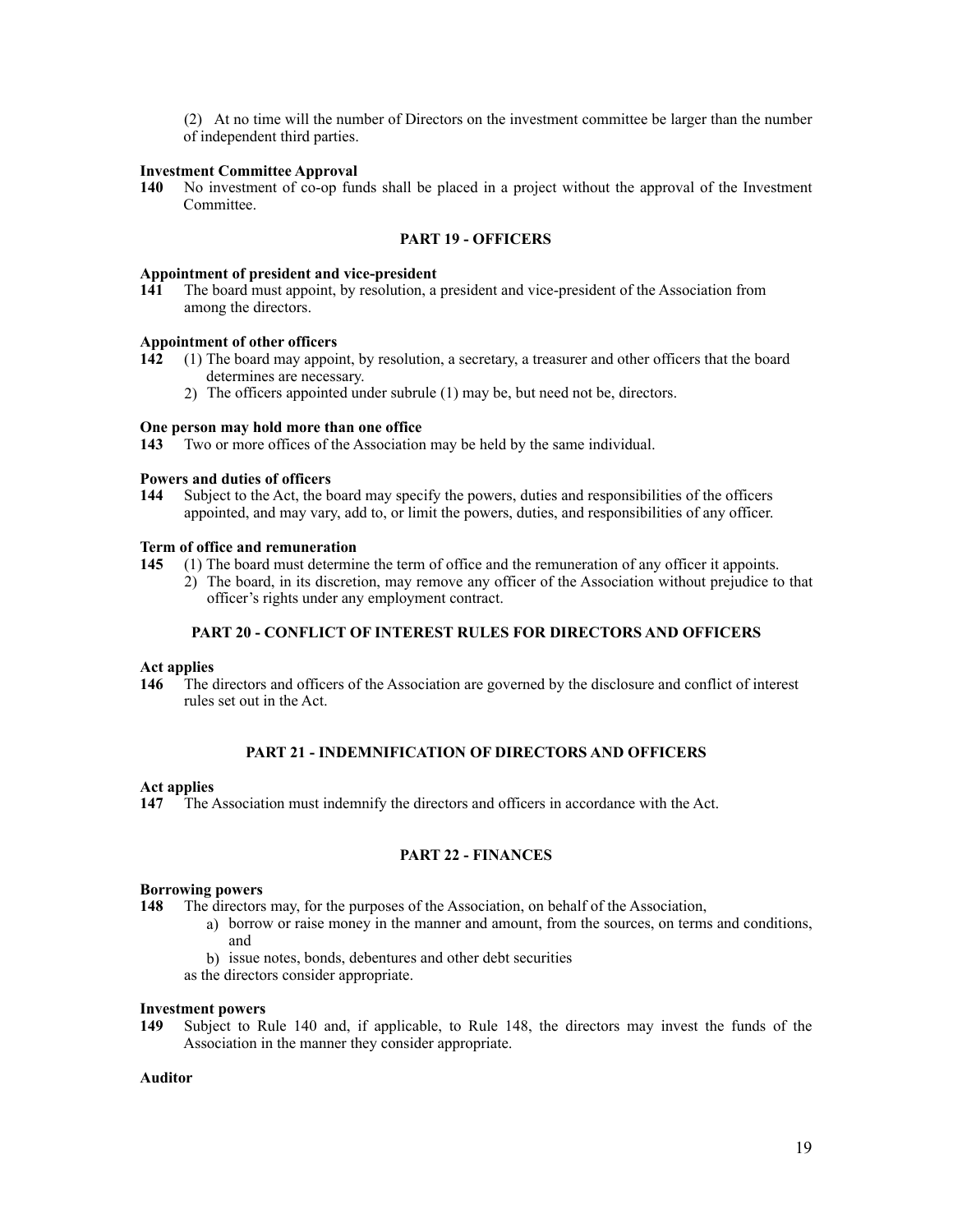- **150** (1) Subject to and in accordance with the Act, the directors must appoint the first auditor and the Association must appoint subsequent auditors, if any.
	- 2) The duties and rights of the auditor are governed by the Act.

## **Accounting records**

 **151** The directors must cause accounts to be kept in accordance with the Act.

## **Financial year**

 **152** The financial year of the Association ends on the date fixed by the directors.

## **Use of surplus funds**

- **153** The directors must apply surplus funds arising from the operation of the Association in a financial year as follows:
	- a) first, to the reserves required by Rule 154;
	- b) next, to retire all or a portion of any deficit previously incurred by the Association, as the directors determine is appropriate;
	- c) last, to patronage returns or dividends as recommended by the directors.

## **Reserves**

- **154** The directors must set aside as reserves for meeting contingencies at least 10% of the surplus funds arising from the operations of the Association in each financial year until those reserves are equal to the following percentages of paid up share capital at the date of apportionment under Rule 153:
	- a) if the paid up share capital is \$25 000 or less, 30%;
	- b) if the paid up share capital is greater then \$25 000 but not greater than \$50 000, 20%;
	- c) if the paid up share capital is greater than \$50 000 but not greater than \$100 000, 10%;
	- d) if the paid up share capital exceeds \$100 000, the percentage, if any, determined by resolution of the members.

## **Application of reserves**

**155** Subject to the Act and these Rules, reserves must be available to meet contingencies and until required for that purpose may be employed in any manner the directors consider appropriate.

## **Patronage returns**

 **156** Subject to and in accordance with the Act and the Rules in this Part, the Association may allocate among and credit or pay to the members patronage returns.

## **When payment of patronage returns prohibited**

- **157** The Association must not pay any patronage return if there are reasonable grounds for believing that
	- a) the Association is unable to pay its liabilities as they become due in the ordinary course of business, or
	- b) paying the patronage return would
		- i) render the Association unable to pay its liabilities as they become due in the ordinary course of business, or
		- ii) cause the realizable value of the Association's assets to be less than its liabilities.

## **Directors must recommend dividend or patronage return**

**158** The directors must report to each annual general meeting the state of the Association's financial affairs and the amounts, if any, which they recommend to be paid by way of dividend or patronage return.

## **Association to declare dividend or patronage return**

 **159** Subject to Rules 153 and 160, the Association may declare dividends and patronage returns in accordance with the Act, but a dividend or patronage return must not be paid except out of surplus funds and must not exceed the amount recommended by the directors.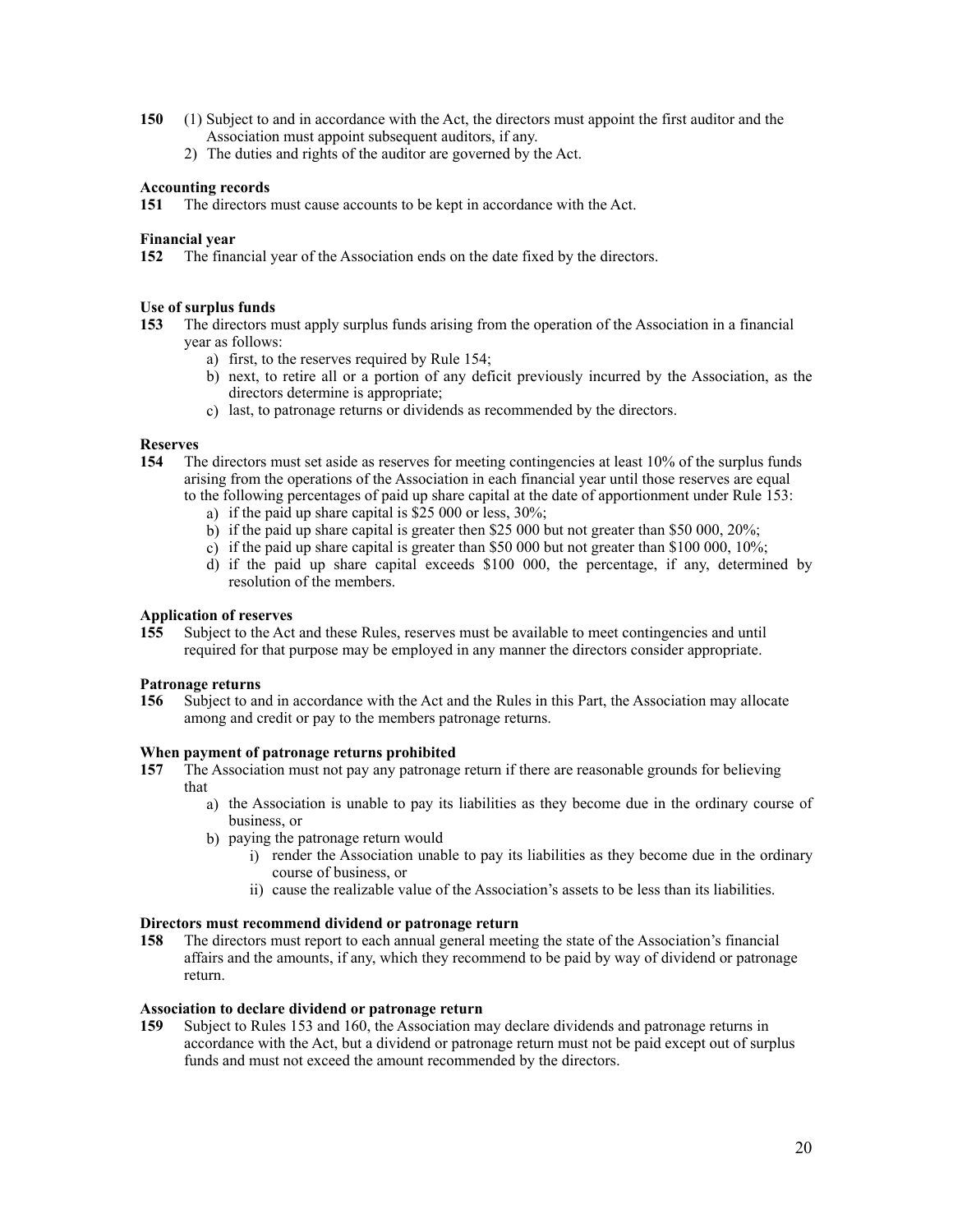#### **Payment of dividends on membership shares**

**160** Subject to Rule 26, The Association may pay dividends at rates not exceeding 8% yearly on the paid up amount of membership shares.

## **Association may apply dividends or patronage returns**

 **161** The Association may apply any dividend or patronage return credited to a member to the unpaid amount on any debt or liability to the association held by that member, but the amount so applied must not exceed the amount unpaid.

## **PART 23 - DISPUTE RESOLUTION**

## **Disputes to be referred to arbitration committee of members**

 **162** A dispute that under the Act may be submitted for arbitration must be referred to an arbitration committee of 3 members of the Association in accordance with this Part.

#### **Commencement of arbitration proceedings**

- **163** (1) An arbitration referred to in Rule 162 must be commenced in accordance with the Act.
	- 2) If notice is provided to a director under subrule (1), that director must promptly provide the Association with a copy of the notice.

## **Nomination of committee members**

 **164** Within 14 days of receipt of a notice referred to in Rule 163, the president of the Association and the other party must each nominate one member of the Association as a member of the arbitration committee, and the third member must be appointed by the 2 nominated members.

## **Failure to nominate committee**

 **165** If for any reason an arbitration committee has not been appointed within 6 weeks after the first member is nominated to the committee, on application by a party, the Supreme Court of British Columbia may appoint the members of the arbitration committee not appointed under Rule 164.

## **Consolidation of disputes**

- **166** Disputes that have arisen between the Association or a director and different parties may be heard in one arbitration if
	- a) the disputes are similar, and
	- b) all parties agree on the appointment of the arbitration committee and the steps to be taken to consolidate the disputes into the one arbitration.

## **Procedure**

- **167** (1) Subject to these Rules, the arbitration committee may conduct a hearing in the manner it considers appropriate, but each party must be treated fairly and must be given full opportunity to present its case.
	- 2) Each party to the dispute must submit to the arbitration committee a written statement describing the nature of the dispute and a summary of the evidence the party intends to present at the hearing.
	- 3) The arbitration committee must hold a hearing as soon as possible at a location that is convenient to both parties.
	- 4) The arbitration committee may determine whether the hearing is open to all members of the Association.
	- 5) Each party to the dispute must attend the oral hearing, if any, and may be represented by another person including a lawyer.
	- 6) If both parties agree, the hearing may consist of an exchange of written statements or any other procedure.

## **Examination and evidence**

 **168** (1) A party to the dispute is a compellable witness at an oral hearing.

2) Witnesses at an oral hearing must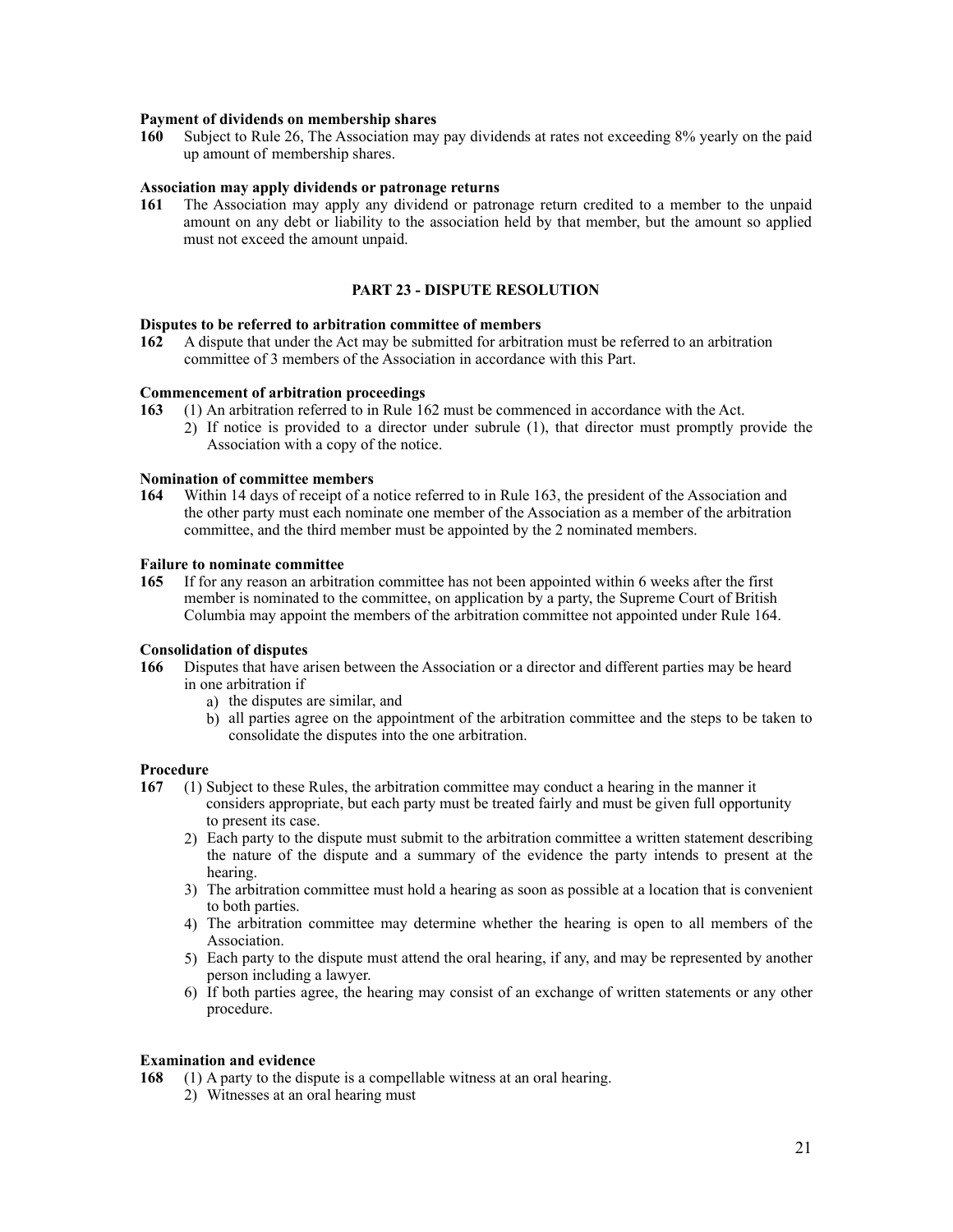- a) respond fully to questions asked by members of the arbitration committee, and
- b) produce all relevant records that the arbitration committee may require.
- 3) Each party may present or rebut evidence and may examine or cross-examine witnesses at an oral hearing.
- 4) The arbitration committee is not bound by the rules of evidence and may admit as evidence any oral testimony or any record that the arbitration committee considers is credible or trustworthy and relevant to an issue in dispute between the parties.

## **Decision must be in writing and signed by committee members**

- **169** (1) The arbitration committee may make whatever decision it considers just having regard to the Act, the regulation, the memorandum of the Association, these Rules and the evidence presented by the parties.
	- 2) The decision must be in writing and signed by each member of the arbitration committee.
	- 3) Within 4 weeks of the date of the decision, the arbitration committee may vary a decision to correct a clerical or typographical error or omission, or a similar type of error or omission.

#### **Costs of arbitration**

 **170** Parties to an arbitration must bear their own costs.

# **PART 24 - NOTICES**

#### **Notice to directors, members, investment shareholders and other persons**

- **171** Unless otherwise specified in the Act or these Rules, any notice required to be given to a director, member, investment shareholder or any other person must be in writing and is sufficiently given if it is
	- a) delivered personally,
	- b) delivered to the person's last known address, as recorded in the Association's register of members or investment shareholders or other record of the Association,
	- c) mailed by prepaid mail to the person's last known address, as recorded in the Association's register of members or investment shareholders or other record of the Association,
	- d) sent to the person by electronic mail at an e-mail address provided for that purpose, or facsimile transmission to a telephone number provided for that purpose, or
	- e) served in accordance with Rule 178 or 179.

## **Notice to Association**

 **172** Unless otherwise specified in the Act or these Rules, any notice required to be given to the Association must be in writing and is sufficiently given if it is

- a) delivered to the registered office of the Association,
- b) mailed to the registered office of the Association by prepaid mail,
- c) sent by electronic mail to an e-mail address provided by the association for that purpose or by facsimile transmission to a telephone number provided for that purpose, or
- d) served in accordance with the Act.

## **Deemed receipt**

- **173** (1) A notice given in accordance with Rules 171 (b) or 172 (a) is deemed received when it is delivered.
	- 2) A notice given in accordance with Rules 171 (c) or 172 (b) is deemed received on the second day, not including Saturday and holidays, after the date of mailing.
	- 3) A notice given in accordance with Rules 171(d) or 172 (c) is deemed to be received at the time the notice is sent by e-mail or facsimile.

## **Computation of time**

**174** In computing the date when notice must be given under any provision requiring a specified number of days notice of any meeting or other event, the date of giving notice must be excluded and the date of the meeting or other event must be included.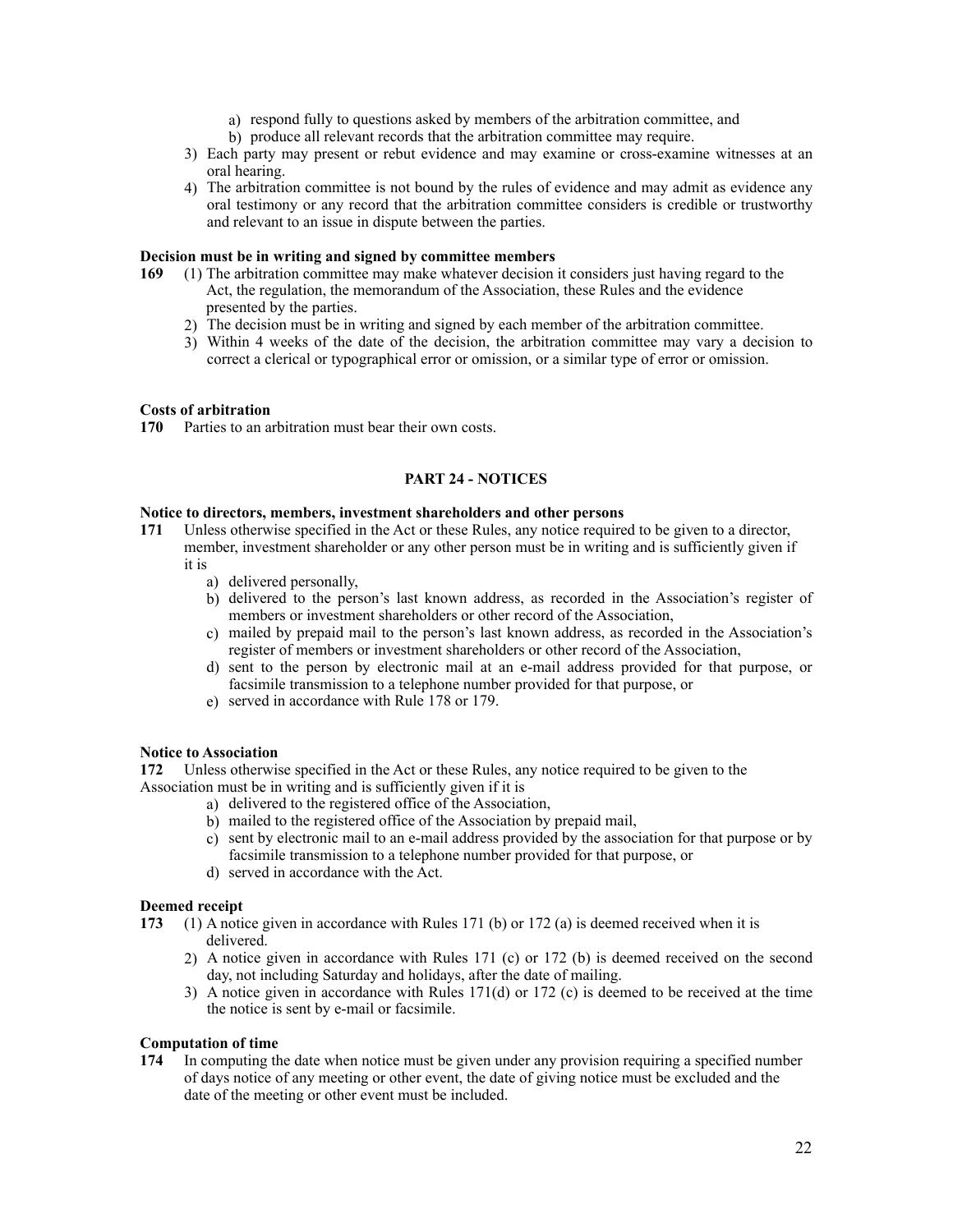## **Undelivered notices**

 **175** If a mailed notice is returned on two consecutive occasions because the intended recipient cannot be found, the Association is not required to give any further notices to that intended recipient until the intended recipient informs the Association in writing of his or her new address.

## **Omissions, non-receipt and errors**

**176** The accidental omission to give a notice to, or the non-receipt of a notice by, a member, investment shareholder, director, officer, auditor or member of a committee of the board, or an error in a notice that does not affect the substance of it, does not invalidate any action taken at a meeting held in accordance with, or otherwise founded on, that notice.

## **Persons entitled by death or operation of law bound by notice in certain circumstances**

 **177** A person who, by operation of law, transfer, death of a member, or any other means, becomes entitled to a share in the Association, is bound by every notice in respect of the share that has been duly given to the member from whom that person derives title to the share before the person's name and address were entered on the register of members or investment shareholders and before the person furnished the Association with the proof of authority or evidence of the person's entitlement.

# **PART 25 - SERVICE OF DOCUMENTS**

## **Service by the Association**

- **178** (1) A notice or other document required by the Act to be served by the Association may be served by
	- a) mailing it by registered mail to the last known address of the intended recipient, as recorded in the Association's register of members or investment shareholders or other record of the Association, or
	- b) personal service.
	- 2) A notice or other document served under subsection (1) (a) is deemed received on the second day, not including Saturday and holidays, after the date of mailing.

## **Service on the Association**

 **179** Service on the Association must be in accordance with the Act.

## **PART 26 - CORPORATE SEAL AND EXECUTION OF INSTRUMENTS**

## **Use of corporate seal**

 **180** The directors may provide a seal for the Association and may determine its form.

## **Custody of seal**

**181** The directors must provide for the safe custody of the seal, which must be stored at the registered office of the Association.

## **Who may attest seal**

- **182** The seal must not be impressed on any instrument unless that impression is attested by the signature or signatures of
	- a) any 2 directors,
	- b) an officer and a director, or
	- c) one or more directors, officers or other persons as determined by resolution of the directors.

## **Execution of documents where no seal**

 **183** Subject to Rule 31, if the directors have not adopted a seal for the Association, instruments may be executed on behalf of the Association by the persons specified in Rule 182.

# **PART 27 - RECORDS**